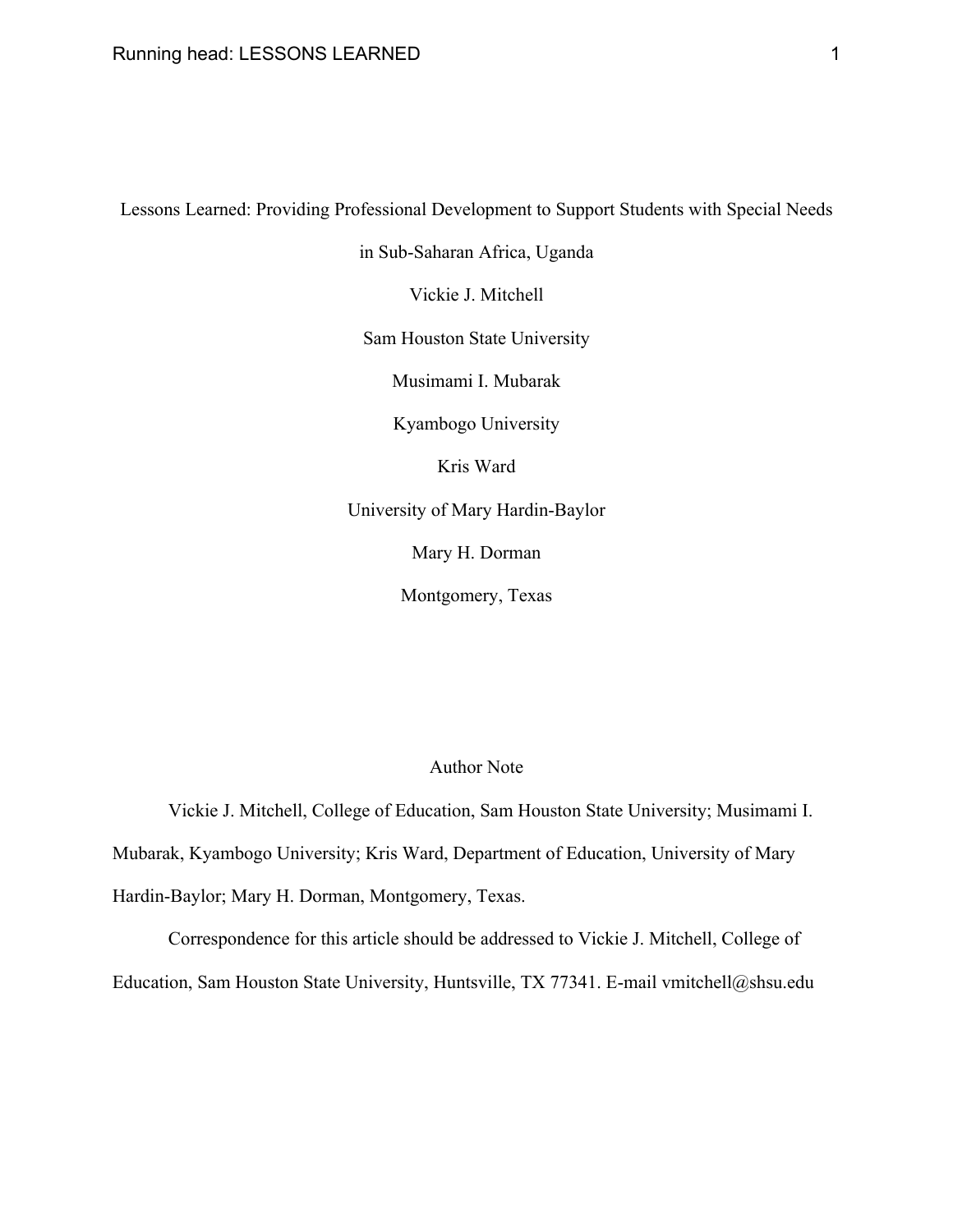#### Abstract

The "Lessons Learned" article describes the journey of three American educators who worked to provide professional development in the Sub-Saharan country of Uganda. One was a missionary residing in Uganda, one was an education consultant, and one was a university professor. When the education consultant visited her missionary sister in Kampala, Uganda, they met the Inspector of Special Needs, which led to requests for professional development over a period of three years. The professional development was conducted for teachers in several primary schools, training for faculty at the Kyambogo University in Kampala, and a workshop for parents of special needs children in one of the primary schools. The American educators soon learned that providing professional development to teachers without access to the plethora of books and resources commonly found in the United States was not easy. They had to identify topics that were strategy related. Five models of professional development were used to meet the training needs. Upon request of the Ugandan partners, additional U.S. partners were identified, and a Memorandum of Understanding (MOU) was developed. The article describes the cross-Atlantic MOU writing, the approval process, and complications resulting in the death of the MOU. The article identifies lessons learned throughout the professional development journey and recommendations for others who are interested in working with under-developed nations.

*Keywords*: Uganda, special needs, inclusion, professional development, international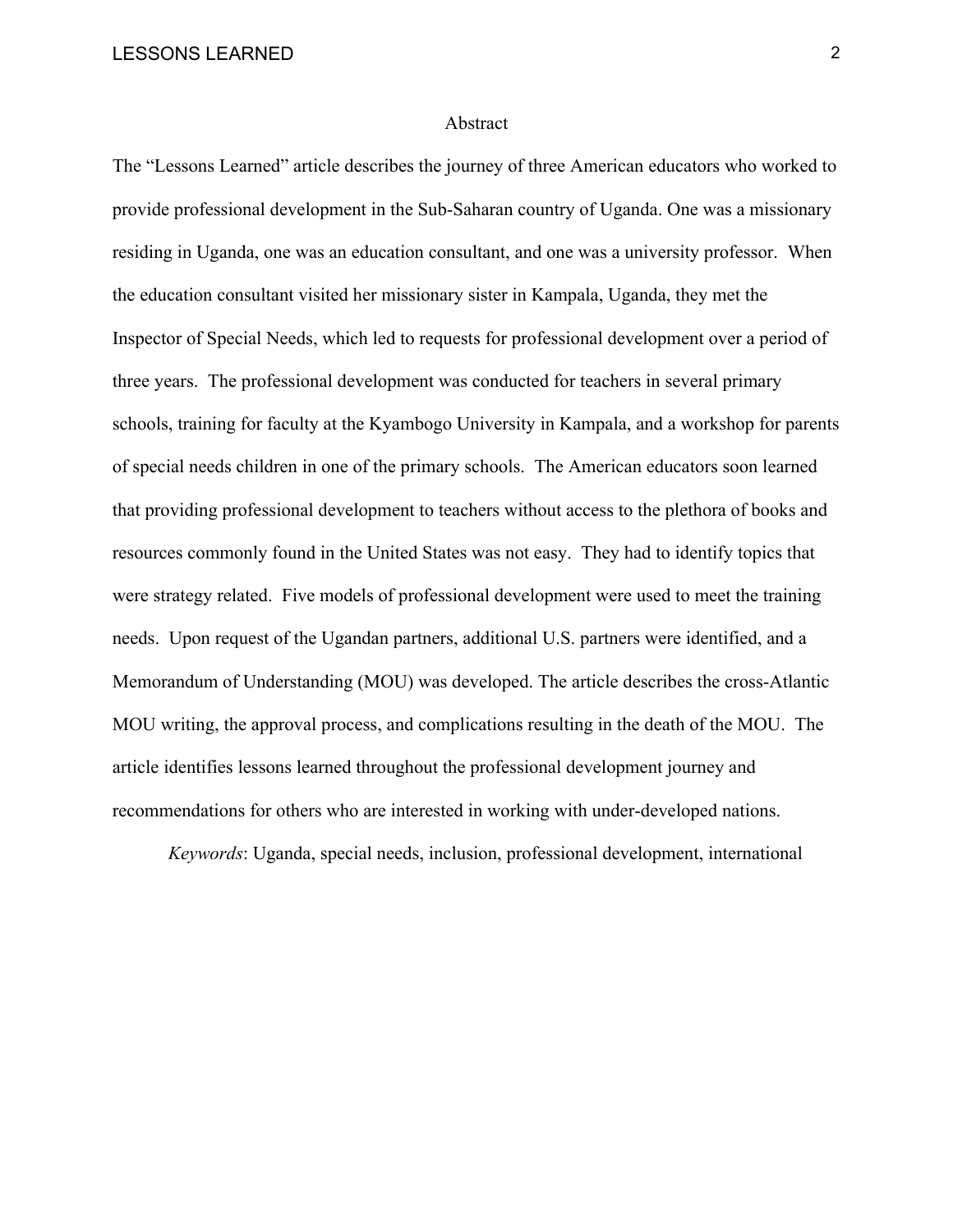Lessons Learned: Providing Professional Development to Support Students with Special Needs in Sub-Saharan Africa, Uganda

Strategic Objective 1 in Uganda, for education, is "To ensure equal access by gender, district, and special needs at all levels of education", according to the Ministry of Education, Science, Technology, and Sports (MESTS, 2015). The objective is bold and challenging. MESTS (2015) states there are 18,889 primary schools in Uganda, which provide an education for 8,264,317 primary-age students. There are 192,566 teachers, which results in a pupil to teacher ratio of 63:1. Of the 18,889 primary schools, only "63.2% have adequate sitting and writing space" (MESTS, 2015, p. xiii). The primary schools contain grades one (P1) through seven (P7) with children of typical primary school age as well as children who are over-age. Many children dropout during primary school and return later, which results in teenage children enrolled in primary school (Kavuma, 2010). According to Kavuma (2010), in an article on education in Uganda in the Guardian newspaper, students in seventh grade take their first national examination, the Primary Leaving Examination (PLE), to determine if the student has completed their formal education or is eligible to continue to secondary school.

Primary school in Uganda has been free since 1997 (Kavuma, 2010); however, parents are required to pay school fees to subsidize the costs of school. In their work in Ugandan primary schools, the authors found one of the reasons for students leaving and returning to attend primary school was the lack of payment of school fees. Students were permitted to return to school once the fees were paid, which resulted in missed instructional time for the student. Of the 8,264,317 students attending primary school, 1,286,985 are age 13 or older (MESTS, 2010). In addition to school fees, parents pay for the child's school uniform and school supplies.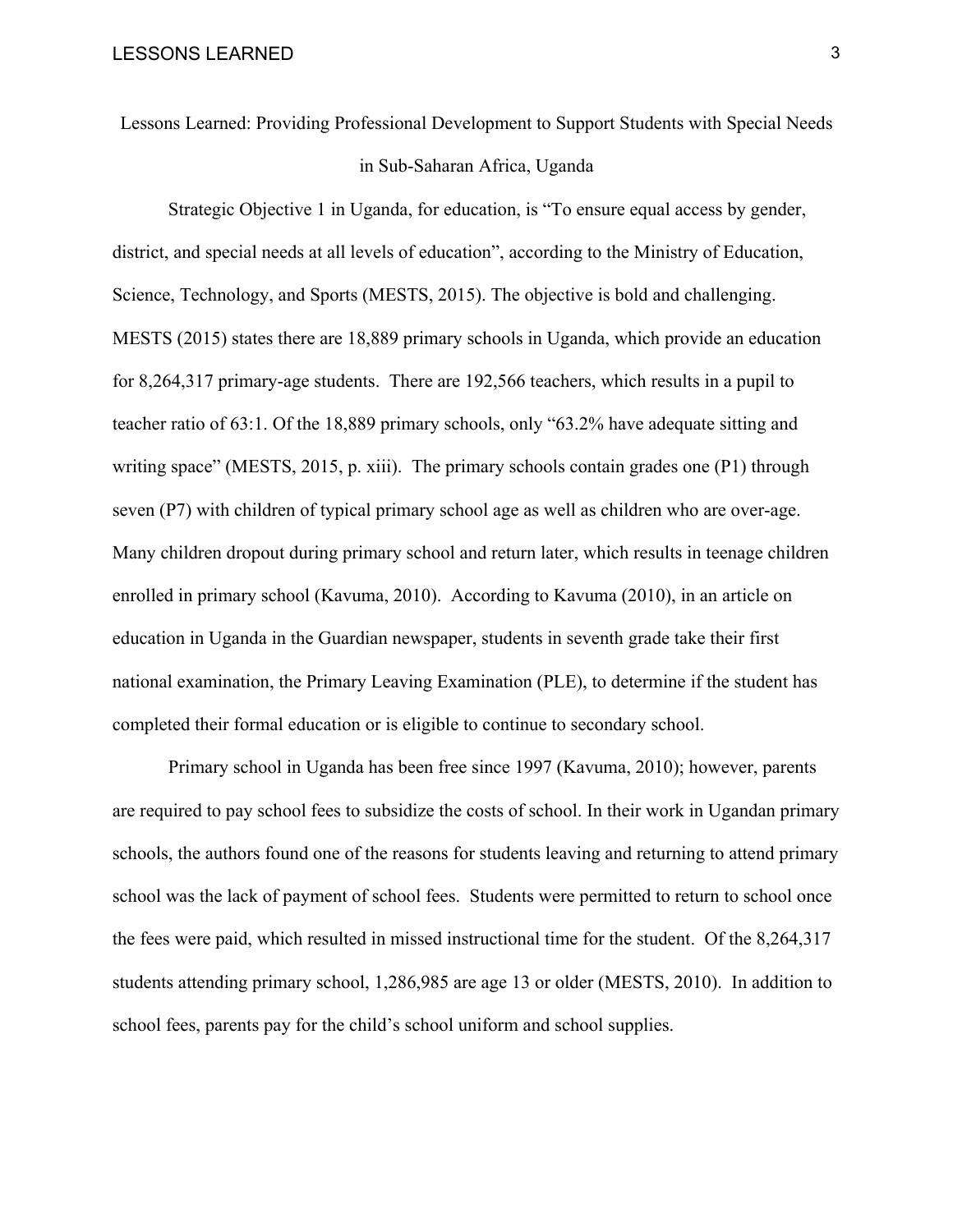Classrooms in Uganda include both typically developing students as well as those with special needs. Similar to the United States, children are identified by their primary presenting disability. The disability categories in Uganda are named Autism, Hearing Impairment, Mental Impairment, Multiple Handicaps (deaf and blind), Physically Impaired, and Visually Impaired. There are 148,095 students with special needs served in primary schools in Uganda. Table 1 provides the proportionality for each disability.

The highest proportion of students with special needs, 19.1%, is found in P1 (MESTS, 2015). At the secondary level in grade 8 (S1) through grade 13 (S6), there were 7,751 students with special needs with the highest proportion of students identified as Visually Impaired. The least represented disabilities in secondary schools, nationally, were students with Autism (89 students) and Multiple Handicap (70 students). The highest number of students with special needs, served in Uganda schools, was 23,959 located in the Buganda Region of Uganda (MESTS, 2015). The Buganda Region is named after the Kingdom of Buganda, which is located in the capital city of Kampala.

In his United Nations Educational Scientific and Cultural Organization (UNESCO) presentation, Byamugisha, the Education For All (EFA) National Coordinator-Uganda, stated that one of the critical aspects of inclusive education in Uganda is "creating a sense of belonging among SNE (Special Needs Education) children by adjusting and changing practices in the classroom" (Byangisha, 2007). To facilitate the inclusion process, Uganda developed a policy for inclusion to be a priority; this included the integration of inclusive education in the curriculum structure of basic education and the training and re-training of teachers, along with a structure to administrate and manage special needs education.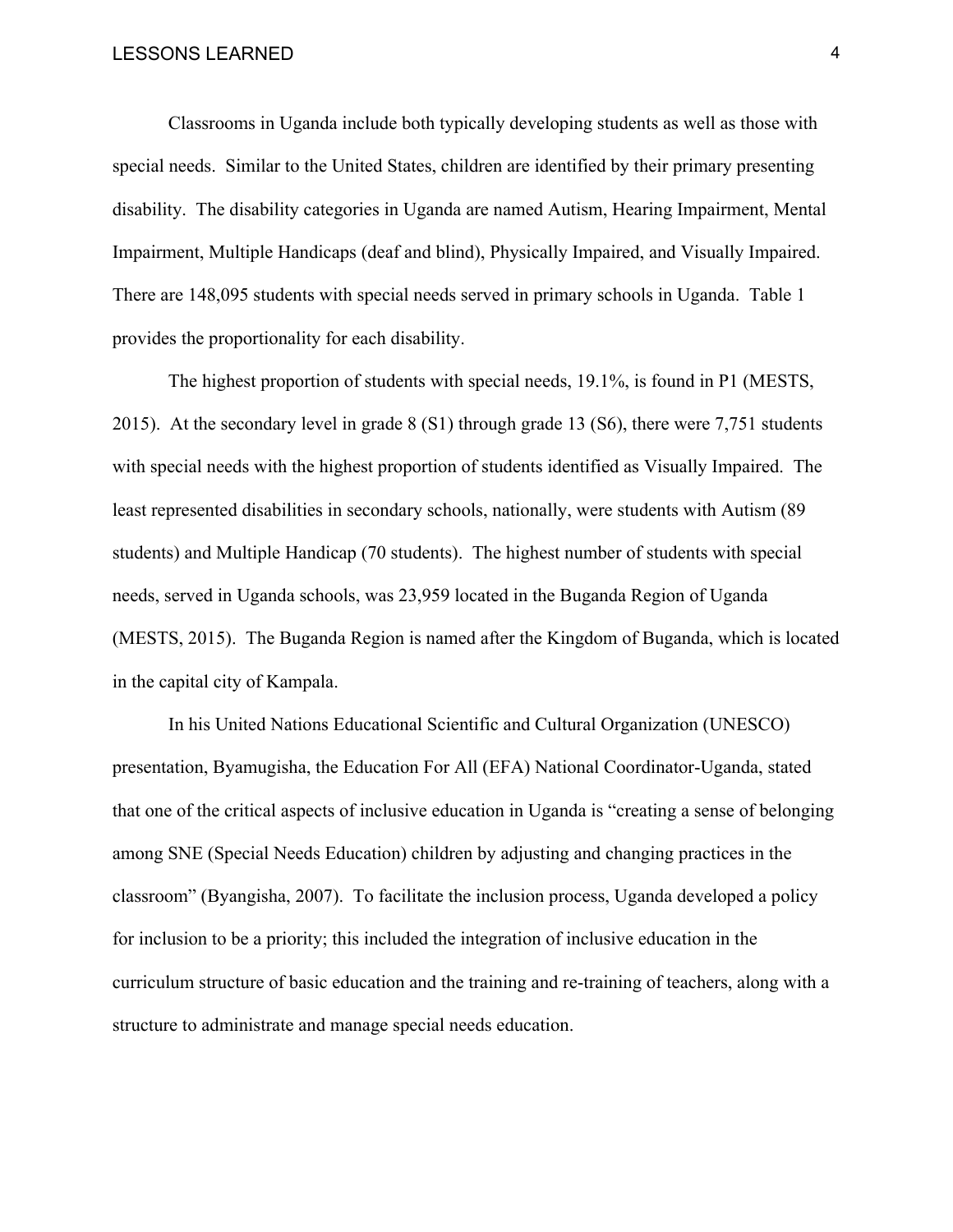In Uganda, the continuous professional development for teachers is a very essential component of the education system; however, the area of special needs is given little attention due to budget constraints. To provide professional development, training is conducted at the national, regional, and local levels. Training at the national level is typically organized with a few participants invited from districts. For example, a workshop may target three participants per district, such as the District Education Officer, the District Inspector of Schools, and the district Chairperson of the Head Teachers' Association. These workshops are typically conducted by the Ugandan Ministry of Education and Sports. At the regional level, districts in particular geographical regions are brought together for a conference. These workshops are also conducted and coordinated by the Ministry of Education and Sports. In Uganda, there are four geographical regions: Central Region, Eastern Region, Western Region, and Northern Region. Each region typically has between 30-40 districts that participate in the regional workshops (Mr. Mubarak, personal communication, March 19, 2017).

District education staff members prepare annual work plans and these activities are included in the district budget. Districts, therefore, conduct their continuous professional development for teachers at either the district level or at the Cluster Center level. Schools prepare their work plans for each term with continuous professional development incorporated in the schools' work plans. The benefit of this process is that all teachers in the school have the opportunity to participate in the workshops. Sometimes two or three schools mobilize resources and pull their teachers together for training in a specific area depending on their training needs. According to Mr. Mubarak, one major training need that has been ongoing throughout the initiative is the identification and assessment of learners with special needs (personal communication, March 19, 2017).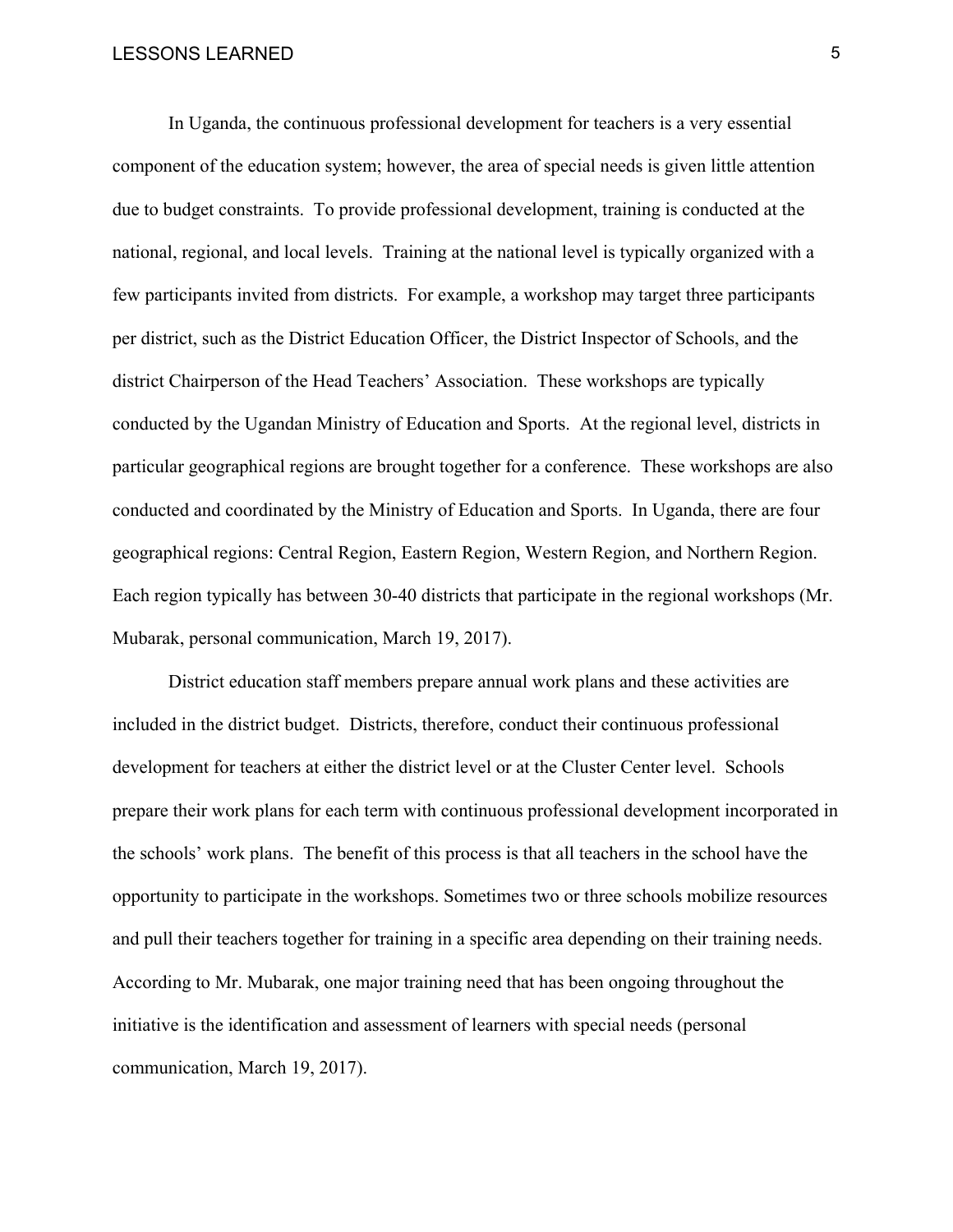In 2008, the journey began for the authors of this article to become partners in the inclusive education initiative in Uganda. Although the original intent was to assist teachers in primary schools in Uganda to better learn strategies to facilitate learning for students with special needs, the lessons learned went both ways.

### **Building Capacity**

With the assistance of the Inspector of Schools/Special Needs Education, meetings were scheduled with potential community and government partners to develop a collaborative approach to training that addressed the goals of the government schools, the Education of Ministry for the Republic of Uganda, and the teacher preparation university, Kyambogo University in Kampala. Meetings were held to discuss the status of inclusion in Uganda, existing professional development needs, and the possibility of a future initiative between the country of Uganda and education entities in the United States. To develop consistency and a broad coalition, meetings were held with the City Director of Education and Sports, the Town Clerk for the City of Kampala, the Chairman/Secretary of Education, Sports, and Special Needs, The Commissioner for Special Needs Education/Inclusive Education, the Inspector of Schools/Special Needs Education, the Vice Chancellor for Kyambogo University, the Dean of the College of Education, and the Head of the Department of Special Needs at Kyambogo University. To develop additional support and technical assistance between visits from the United States (U.S.) partners, the Educator Coordinator for the U.S. Peace Corp – Uganda was added. Three universities in the U.S. were involved in varying degrees: Sam Houston State University in Huntsville, Texas, Lynchburg College in Lynchburg, Virginia, and the University of Mary Hardin-Baylor in Belton, Texas. In 2010, the partners, with the exception of the University of Mary Hardin-Baylor who entered the partnership at a later date, embarked on the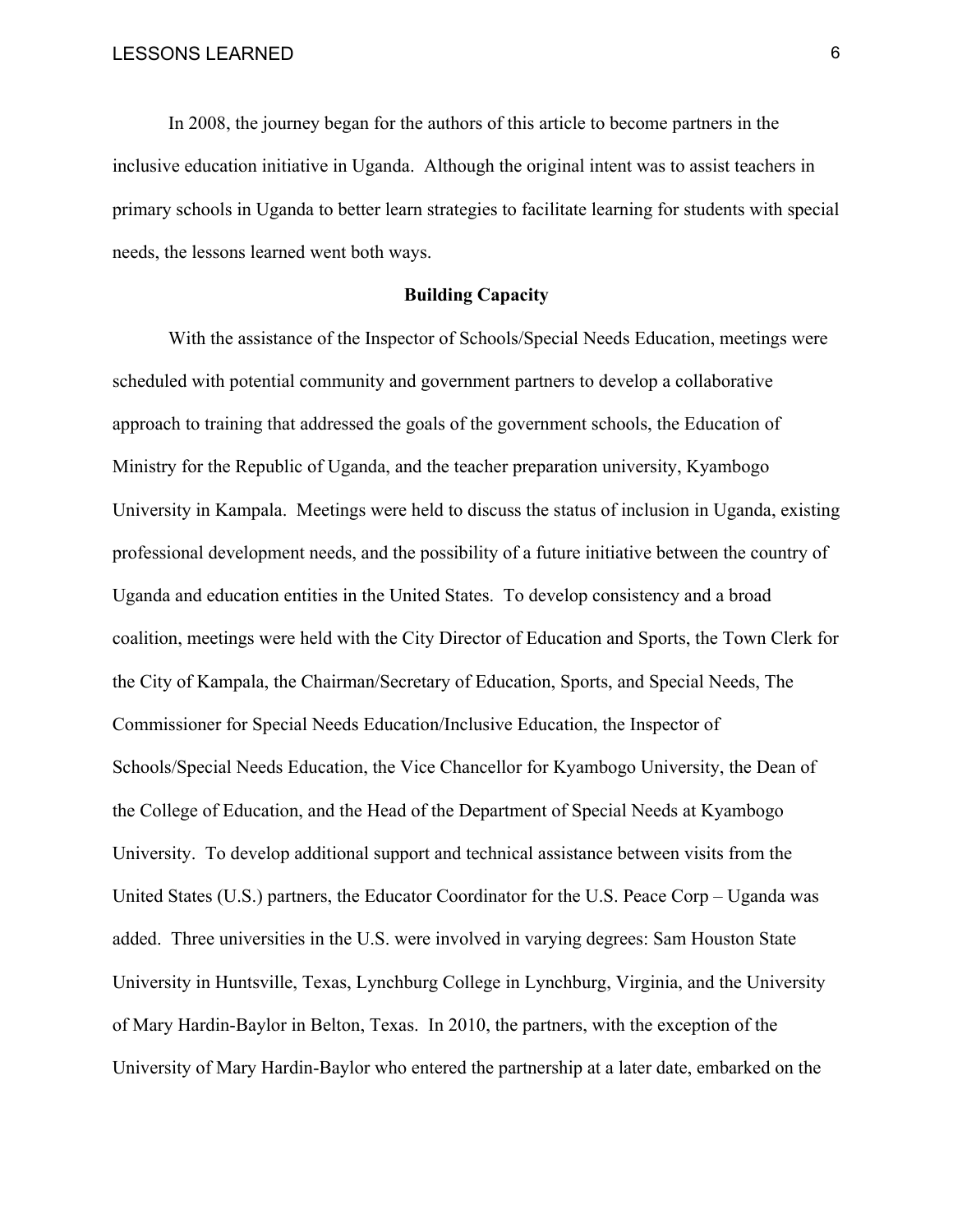development of a Memorandum of Understanding (MOU). The MOU included an agreement to develop a project of support for inclusion in Uganda, exchange visits between universities and government educators, joint research activities, and professional development. For a period of three years, the MOU went back and forth between partners to arrive at agreed upon roles and responsibilities.

During this time, the Inspector of Schools/Special Needs Education and Mrs. Mary Harlene Dorman, who was at that time a missionary, scheduled professional development at multiple primary schools in Kampala. The professional development occurred over a period of three years.

#### **Professional Development**

The professional development was divided into five models: (1) campus-level and district-level training, (2) parent training, (3) Professional Learning Communities, (4) training for students and faculty in the Special Needs Department at Kyambogo University, and (5) video modeling. Meetings were held with the Inspector and the administrators at two primary schools, Deputy Head Teacher Alex Lule, Shimoni Demonstration Primary School, Head Teacher Sarah Bagiwe at Kasubi Church of Uganda Primary School, and Dr. John Okeck, Dean of the College of Education at Kyambogo University, to identify training needs, materials, and resources for training and the availability of follow-up supports.

The first model of professional development was used at several primary schools and a district-level professional development. It was determined that Differentiated Instruction (DI) was appropriate because strategies are designed to respond to the needs of all learners. In addition, it was not necessary to have textbooks or other teaching materials that were not available at the schools, in order to conduct DI training. Some of the DI strategies taught over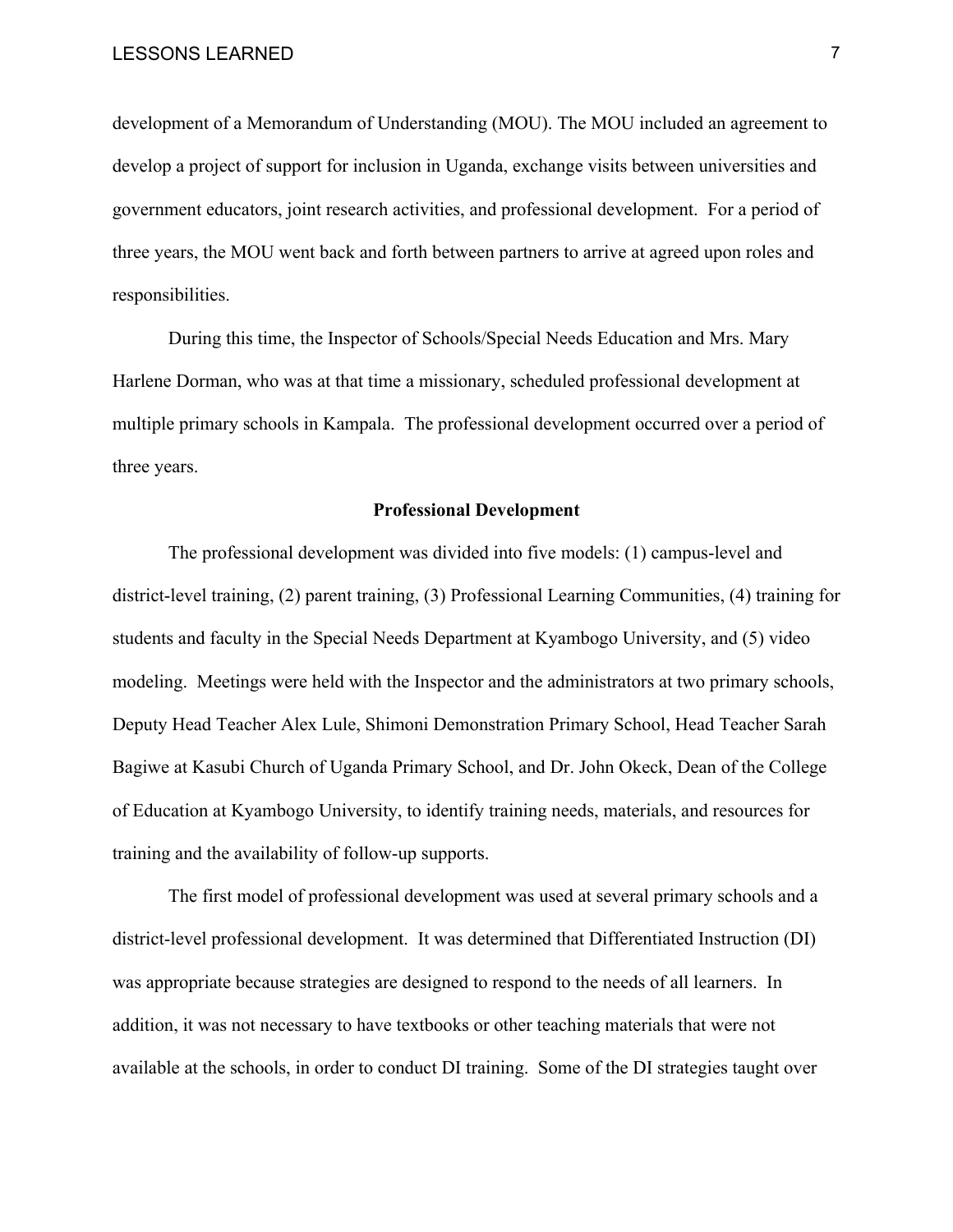the three-year period were "Think-Pair-Share," Cooperative Learning, Jigsaw from Cooperative Learning, Flexible Grouping, Graphic Organizers, Response Cards, Literature Circles, Concept Mastery, Tiered Lessons, and Thumbs-Up to demonstrate understanding. The district-level professional development was designed by the office of the Ministry of Education and focused on curriculum-based learning. The role of the authors in the district level professional development was to provide information on the U.S. model of curriculum alignment and curriculum-based learning.

The second model of professional development was held at Shimoni Demonstration Primary School for the special education teachers and the parents of children with Intellectual Disabilities (ID). The training was organized to be in the same classroom with the children with ID. In the U.S., parent meetings/trainings are conducted with the children with ID in a separate classroom or at home. In the Uganda primary school, the children with ID sat with their parents and teachers during the training. The first impression of the U.S. trainer was, "this will not work," but that thinking process was filtered through U.S. experiences. For a period of almost two hours, the students sat quietly next to their parents. Some wiggled while parents simply gave them the "look" and one parent nodded to her teenage son and he went to stand in the back of the classroom and quietly rocked back and forth. Much to the surprise and delight of the trainer, it was acknowledged to the Deputy Head Teacher and Inspector that this could never have been accomplished in the U.S., to which the Deputy Head Teacher gently smiled and stated that it was because "in the U.S. you treat your children like kings and queens." The behavior management by parents and teachers was gentle and consistent. Students with intellectual disabilities knew what was expected of them and behaved accordingly with quiet, gentle prompts from parents.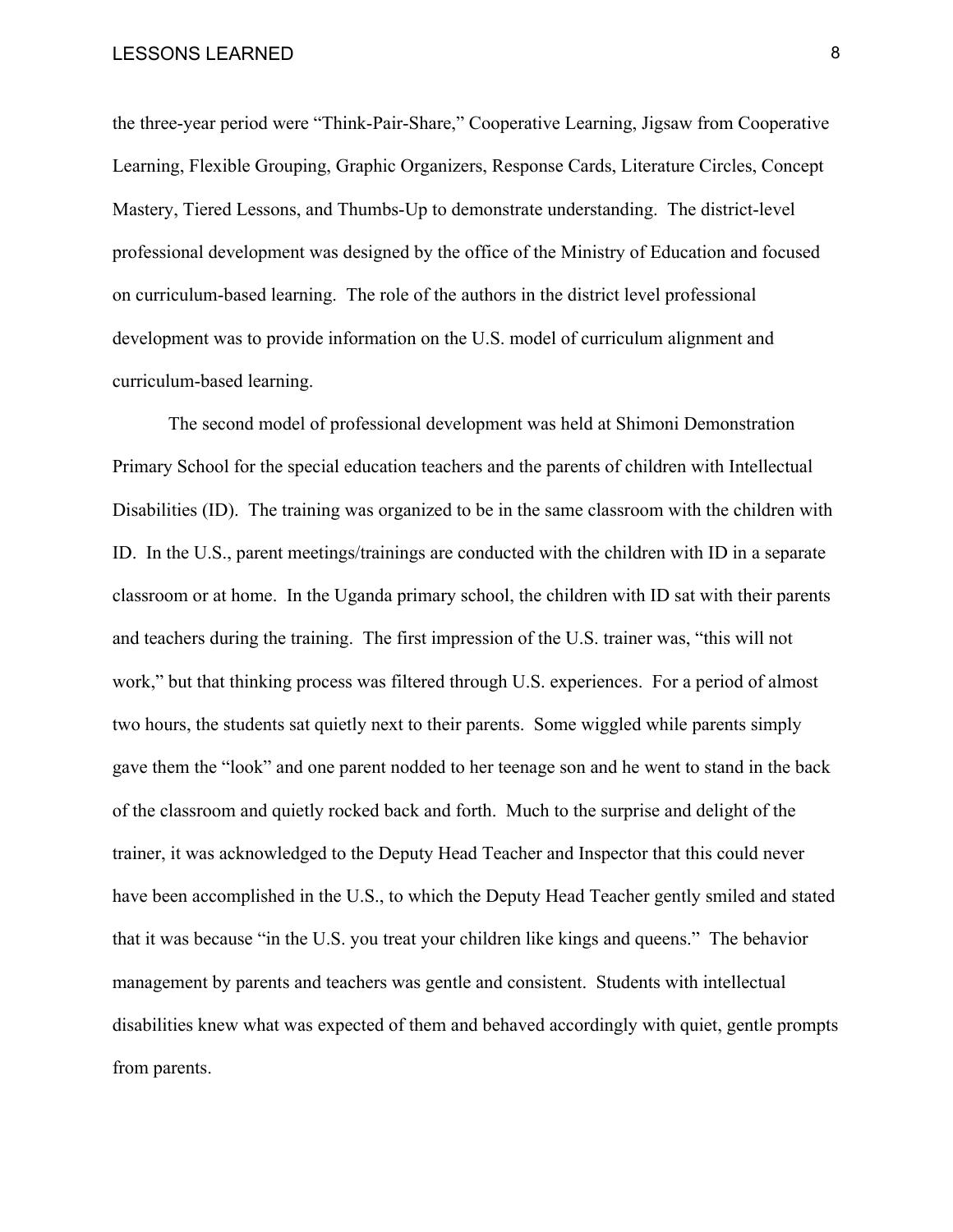Prior to the training, parents of the children with ID indicated they were concerned about the future for their children. In Uganda, because the children with ID would not pass the national exam, they would not be able to continue formal school beyond seventh grade. If the parents had sufficient funds, they could choose to continue to pay the school fees for their child to remain in primary school, although the child would be over-age. The outlook for parentfunded continued education and/or employment was bleak. Using the parent concerns as the guide, a training topic was selected to teach parents the concept of planning for the future, using "Backward Planning." Backward planning is a process used to identify transition-based goals and activities to bridge from primary school to life at home and in the community. The trainer asked parents questions regarding their goals (dreams) for their child with ID as an adult. While parents talked, the trainer wrote the dreams on the board. Examples were: attend a vocational school, get a job, learn to make crafts to sell on the street, remain at home and be safe, etc. Next, as a collective group, the trainer guided the parents through a process to brainstorm what actions and supports were needed to reach the post-school goals. The parents discussed how the teachers could help them during the time the student with ID remained in schools, as well as family and community supports to assist in reaching the future goal. After the planning was concluded, the parents stated they felt more positive about school ending because they had a tentative plan, but better than that, they now knew how to think about the post-school goals and problem-solve to reach the goals. The parent training ended with the Life Skills Teacher reminding the parents to send water to school with their children, so it could be boiled for the children to drink while at school.

The third professional development model evolved due to a political situation that developed on the morning of the scheduled professional development. There were some small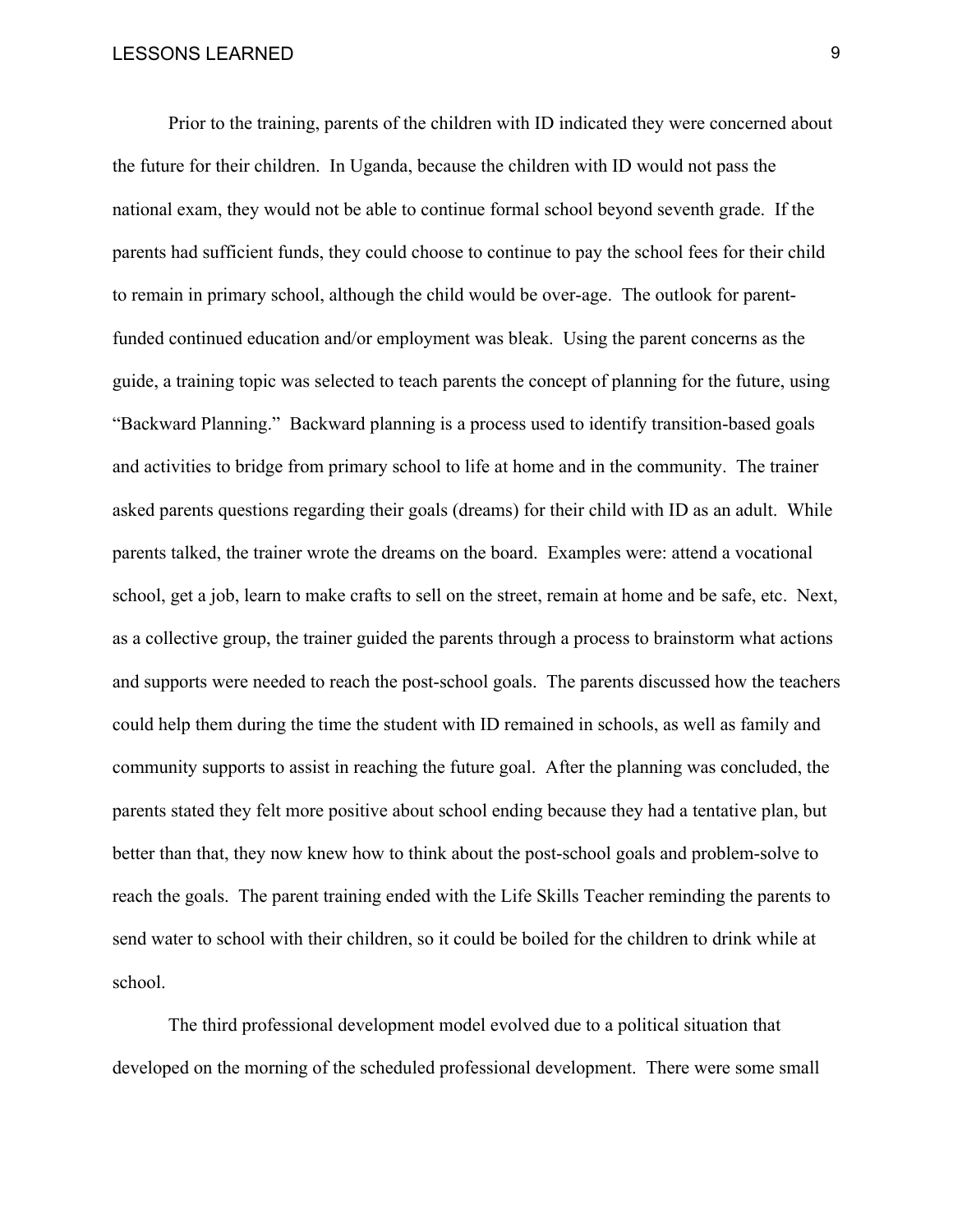isolated riots in one area of Kampala near the Buganda King's Tomb. It so happened that Kasubi Primary School was located next to the grounds of the King's Tomb, so the professional development was cancelled. Although the Head Teacher and faculty wanted the trainers to come another day, the travel schedule did not allow for rescheduling. To help the faculty obtain the professional development, the trainers took the teaching materials and re-designed them to be used in an independent study format using the Professional Learning Communities (PLC) concept. The Head Teacher for the school facilitated the PLCs and provided feedback to the trainers. The PLC groups were organized around the following topics: Book Celebration, Book Clubs, Card Sort Activity, DEAR Activity, and Grab Your Brain. The topics addressed strategies and tools for struggling readers, which was a topic identified as a need by the primary teachers.

The fourth professional development model was conducted at Kyambogo University. It was determined that due to the broad range of disability specialists, as well as faculty, undergraduate students, and graduate students, the topic needed to meet the diverse needs of each of the university participants in the professional development. To accomplish this goal, the U.S. educators provided training on Response to Intervention (RtI), which is a multi-tiered approach to identify struggling learners and design a system of intervention and supports within the context of the basic education system. The university participants indicated they had read about RtI but had not received any training on the topic prior to that day.

The fifth model of professional development was video modeling. About the same time, the annual visits to Uganda by the U.S. trainers ended and (or because) the Inspector of Schools/Special Needs Education lost his job in a change of government level administration. Because the ex-Inspector had a passion to make a difference for children with special needs in Uganda, communication continued between him and the U.S. trainers. He gained another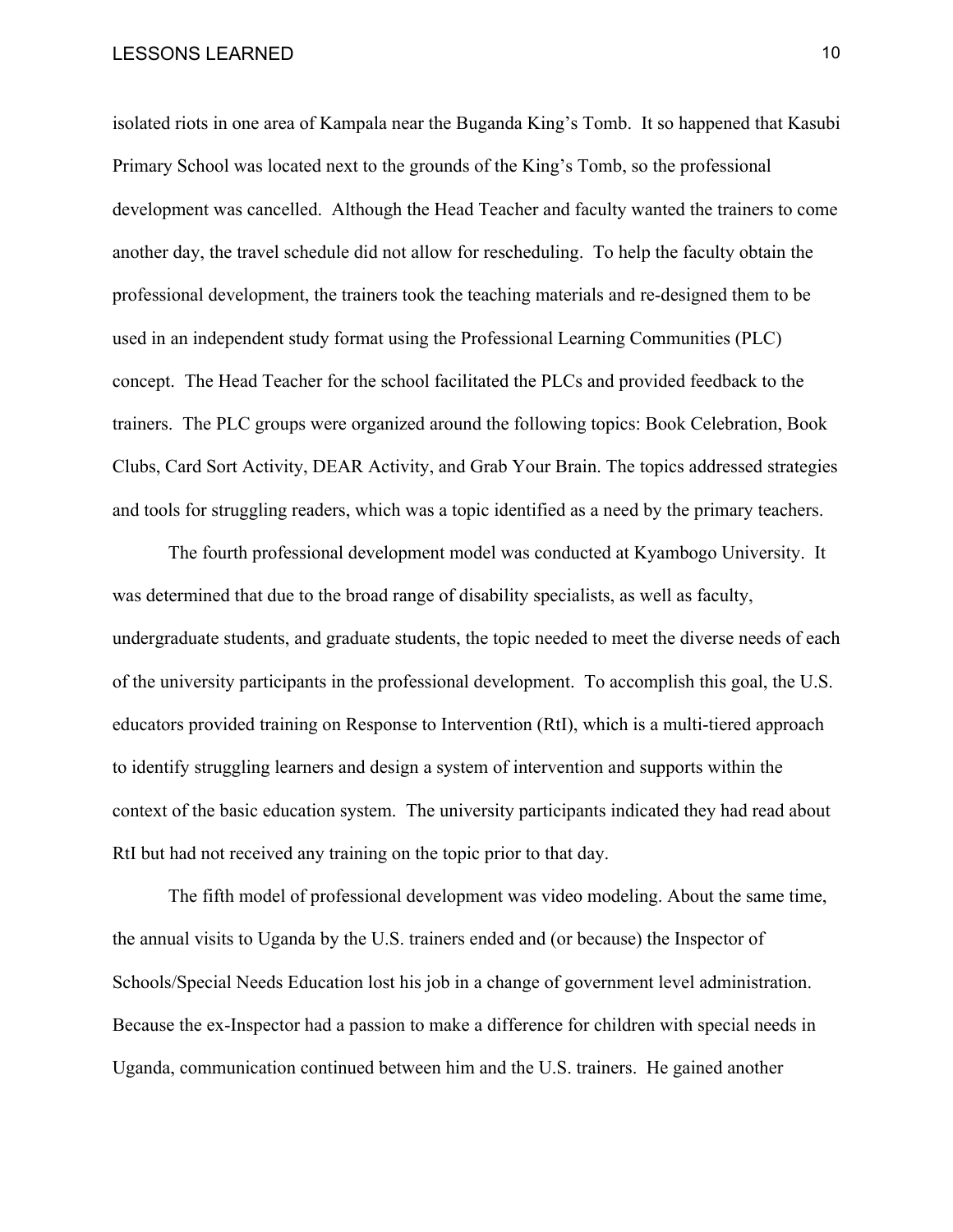position with the Uganda Disability Support Organization (UDSO) as the Uganda Initiative Coordinator. In 2015, the University of Mary Hardin-Baylor agreed to become a training partner and helped develop videos that could be delivered to Uganda for professional development. After much discussion with representatives in Uganda, it was determined that virtual videos were not possible due to the Internet problems. The decision was made to develop CD training modules that could be delivered by personal courier to Uganda.

To ensure the modules met the needs of the Ugandan teachers and there was buy-in for the training, the UDSO Coordinator, Mr. Mubarak, conducted a survey, developed by the U.S. partners, to determine the priority training needs. The survey was revised multiple times to ensure plain language was used to facilitate accessibility and common terms, and language structure was used to facilitate understanding. The survey and results can be found in Table 2.

The survey consisted of 20 questions. In the demographics, participants identified if they were primary or secondary and, if so, which grade they taught, or if they were in postsecondary education studying to become future teachers. Participants were also asked how many students were in the class, how many college preparation courses they had taken that focused on disabilities, and how the teacher would rate education in Uganda for students with special needs using a Likert scale. An example of one of the changes in the language of the questions, to ensure the surveys were culturally sensitive, was changing the wording in questions from "Answer all that apply" to "Tick all that apply". The final question, question number 20, was open-ended and requested that the participant list the topics/subjects they wanted for training. The UDSO Coordinator, Mr. Mubarak, facilitated the administration of the survey, calculated, and analyzed the results before returning the information to the U.S. partners.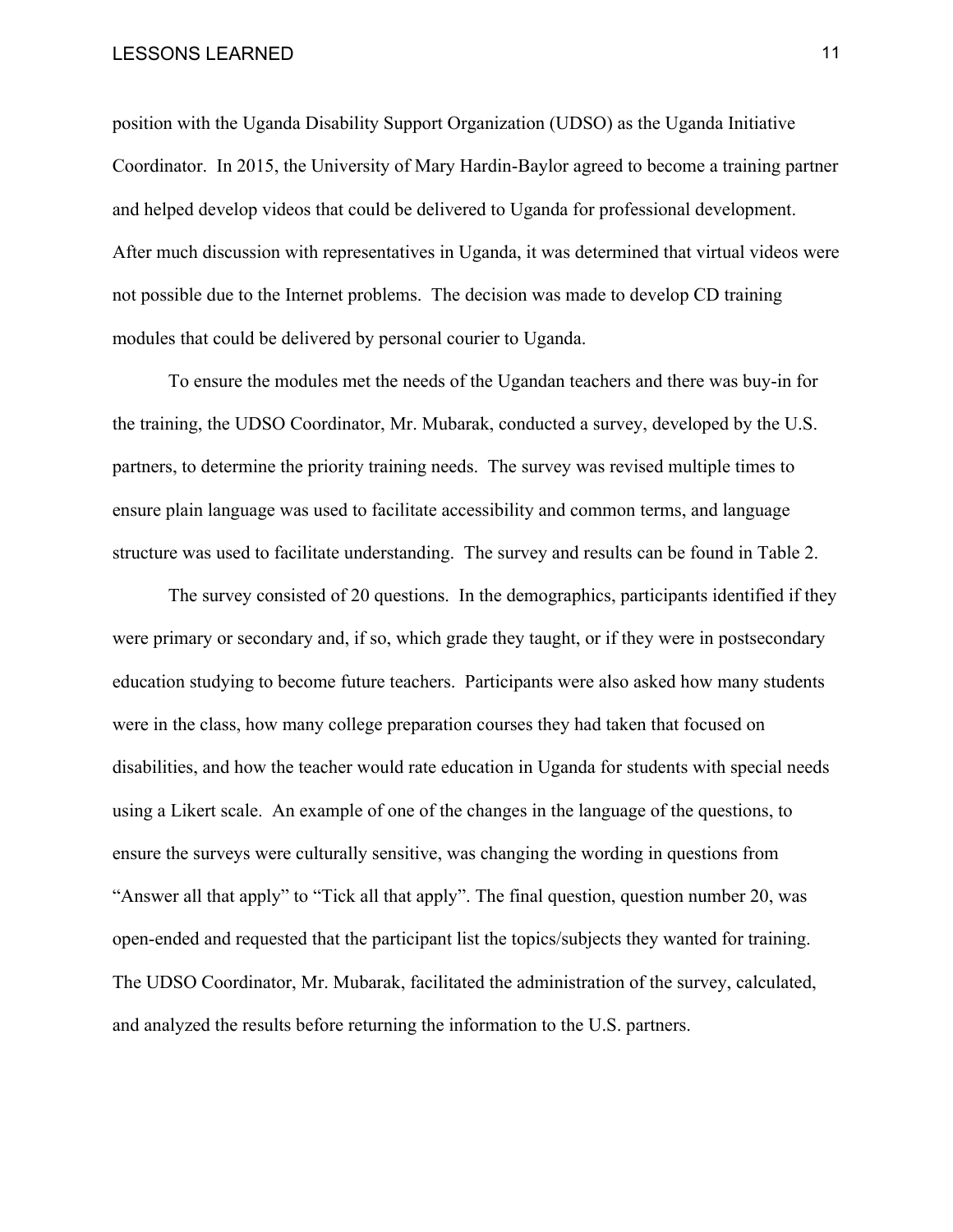Survey results provided much valuable information in the development of the training CDs. In response to the question stem "All children with disabilities are entitled to appropriate education," 157 of 180 respondents agreed or strongly agreed. Additionally, 169 agreed or strongly agreed that "Learning materials may need to be changed for children with disabilities." The sentiment expressed in these two responses indicated the willingness and desire to continue serving children with disabilities. The remaining questions on the survey were disability specific beginning with a general knowledge about a particular disability (autism, intellectual disability, learning disabilities) followed with a question about knowing how to teach a child with the specific disability. In each category, the majority of the respondents indicated they were knowledgeable about the disability. When answering the questions about how to teach, 67 agreed/strongly agreed to knowing how to teach children with autism, 149 agreed/strongly agreed to knowing how to teach children with learning disabilities, and 99 agreed/strongly agreed to knowing how to teach children with mental retardation. The open-ended question requested respondents to indicate topics related to children with disabilities in which more training was desired. The responses were varied with no indication as to the number of people who may have responded similarly. Topics ranged from teaching the core subjects to students who are deaf-blind, visually impaired, or who have communication disorders to teaching strategies for students in the mainstream setting with various levels of needs and support. The results of the survey led the researcher to conclude two videos were necessary. Both videos began with the premise that all students were included in the same classroom with typically developing students. The first video addressed students with high incidence disabilities such as learning disabilities, autism, and behavior challenges. Topics included reading and math strategies, chunking, discrete trials, communication, pre-teaching, visual schedules, social skills,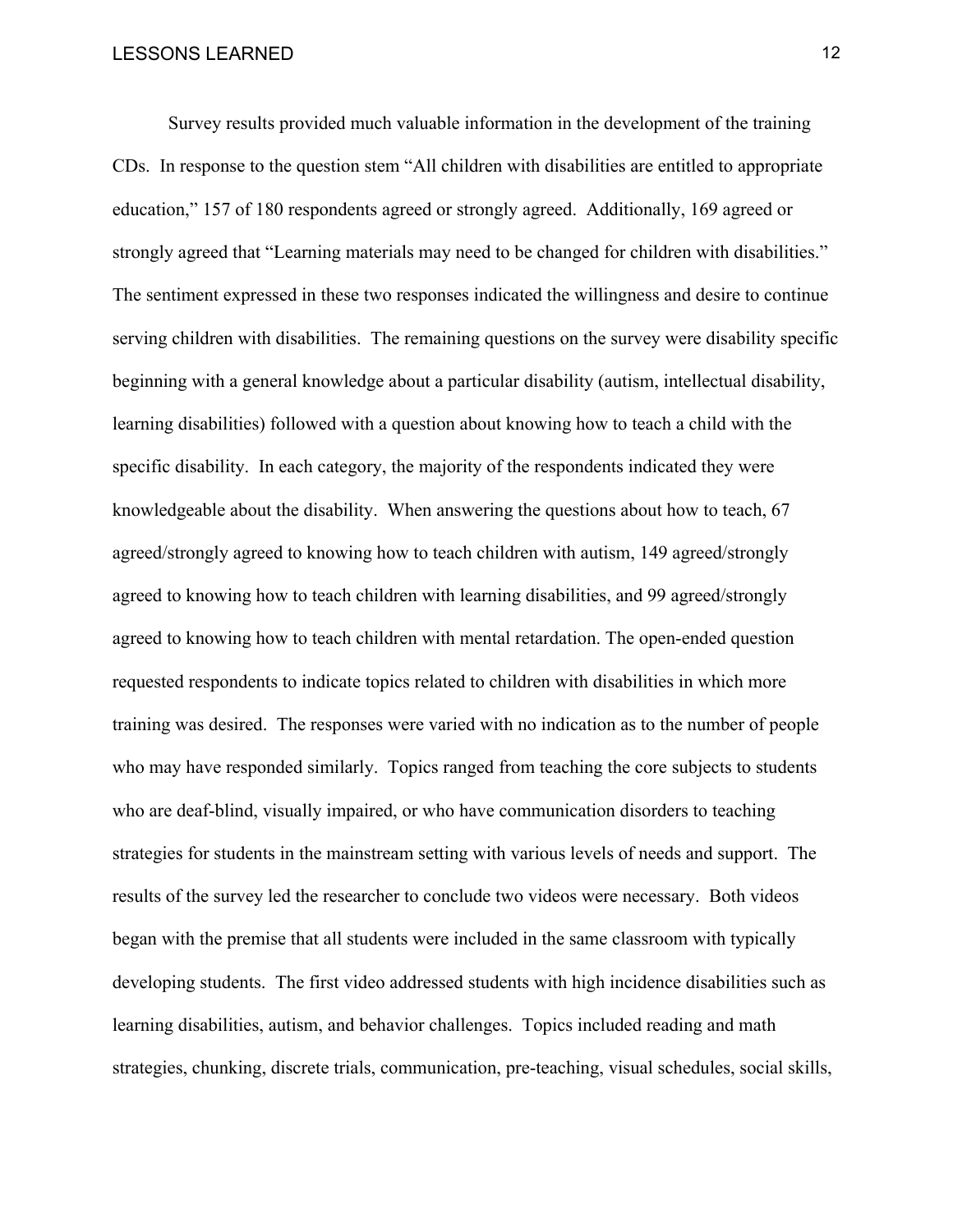and an escape card. The second video addressed students with low incidence disabilities such as mental retardation and included topics such as literacy, communication, structured activities, flip charts, and visual schedules. Each video included instruction regarding the use and implementation of the strategy followed by a video demonstrating the skill. Most of the videos included children with disabilities who participate in a special needs lab at the university represented by the author of the videos. When video of children was not available, the strategy was demonstrated by the author of the video. It was important to be sensitive to the limited resources of the intended audience in Uganda; therefore, materials used were items that could be found anywhere such as sticks as counters, paper, and pencil. Also, included in the videos are interviews of students who had previously used the strategies as young students and were now in college or high school.

Training with the CDs began in the summer of 2016 with 58 participants in the first session. The training was provided to teachers in Kampala City who were very pleased with the information from the CDs. Budget constraints proved challenging in the dissemination of the training in the Kayunga district. The participants' comments included strategies for implementing the training in settings where large numbers of students are present in the same room. The author's response to this comment can be viewed in the lessons learned section of this article. The other comments centered on identifying and assessing students with special needs, not a topic addressed in the videos.

#### **Lessons Learned**

The following is a list of lessons learned during the development and implementation of each of the five professional development models, the development of the MOU, and the political climate in Uganda.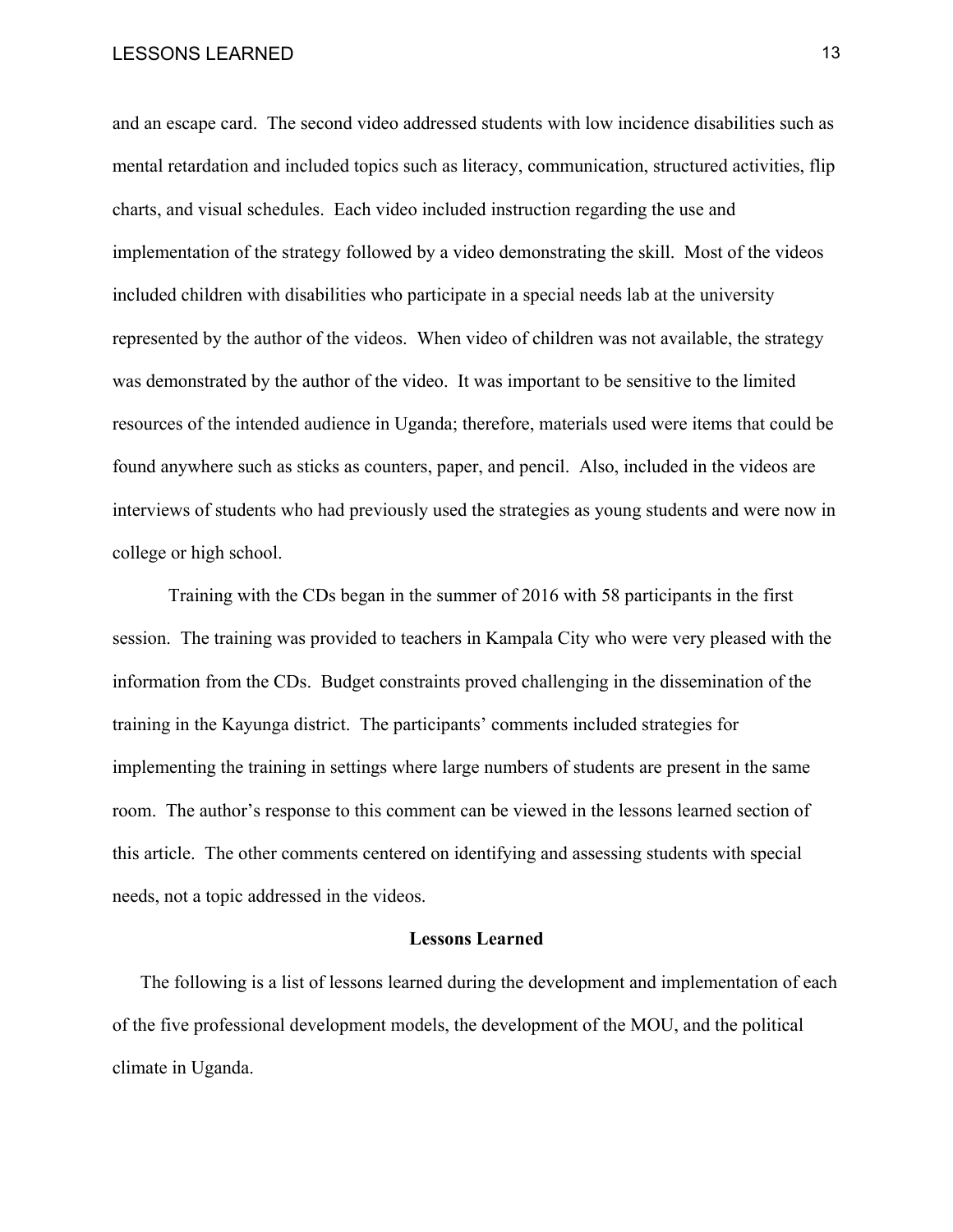- There was no release time or substitute teachers for professional development. In each case, students participated in independent work, while a few adults monitored the classrooms, so teachers could attend the professional development in another part of the school building.
- There were no classroom textbooks or teaching materials available at either of the primary schools. The training topics were limited to teaching strategies that promote student engagement, interactive learning, and teacher-made materials. Differentiated Instruction was identified as the most useful training topic.
- The Ugandan government provides some funds for education; however, other entities also provide support, such as Non-Governmental Organizations (NGO), international churches, and international governments. Because Uganda is a member of the British Commonwealth, the curriculum and national exams are provided by Great Britain. One major disconnect was identified between classroom instruction and assessing for concept mastery on the national exams. There was a lack of alignment between the national exams, the national curriculum, and the textbooks used in the classrooms. Students did not have individual textbooks but had access to the information. The school procedure was for teachers to check out the textbook from the Head Teacher and write the chapter or story on the slate chalkboard for students to copy in a spiral notebook. Over time, students had a handwritten version of the textbook. Most textbooks were donated from the United States and other English speaking countries. The problem was that the material in the U.S. textbooks did not match the content in the British curriculum nor the content tested on the national exams provided by Great Britain.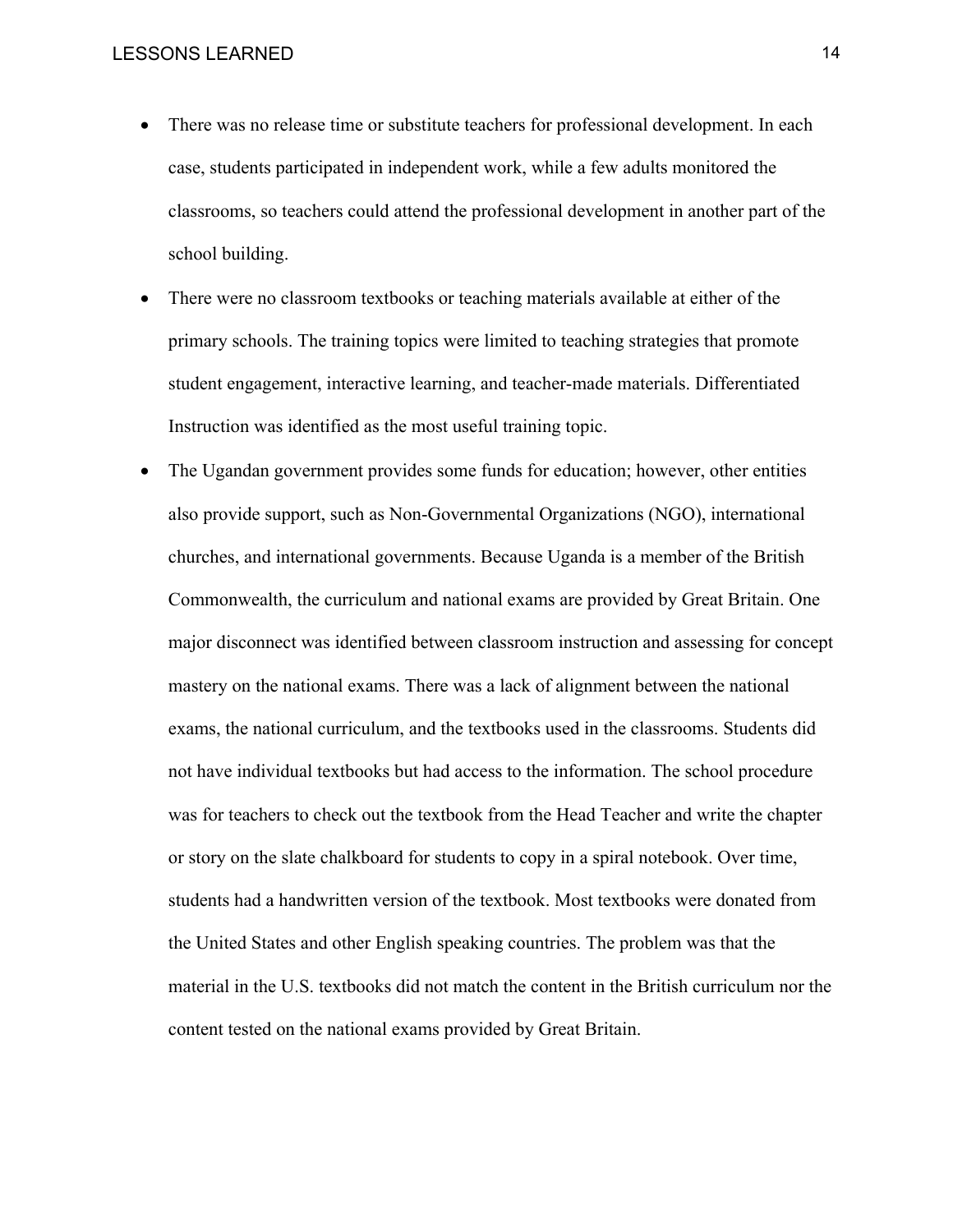- Professional Learning Communities was an excellent tool to provide strategy and skill training through the group-guided model. It was developed to meet an unexpected need due to the cancelled staff development on the day of the riots. In follow-up correspondence, the Head Teacher stated that the teachers were very pleased with the information, the results they saw after using the strategies in the classroom, and enjoyed the PLC model of professional development.
- One of the greatest surprises were the lessons learned on behavior management in the Ugandan homes and schools. Although abnormal behavior was observed and was stereotypical for students with intellectual disabilities, the behavior was easily redirected with minimally invasive prompts, and the behaviors did not reach a level that interfered with learning.
- Online learning was not an option due to the lack of computers, lack of access to the internet, and the inconsistent operation of the internet when it was available.
- Although there were more resources available at the university for professional development, there was no projector to display a PowerPoint. There was but a slate chalkboard to write notes and diagram the RtI process.
- Transition services to bridge education to adulthood for children with disabilities did not exist in the Uganda education system. Transition services are designed to support the basic education and special needs education for students with disabilities, to facilitate positive post-school results. The desired results are related to employment, independent or supported, postsecondary education/training (lifelong learning), and independent living skills which includes a variety of skills such as self-care, safety, functional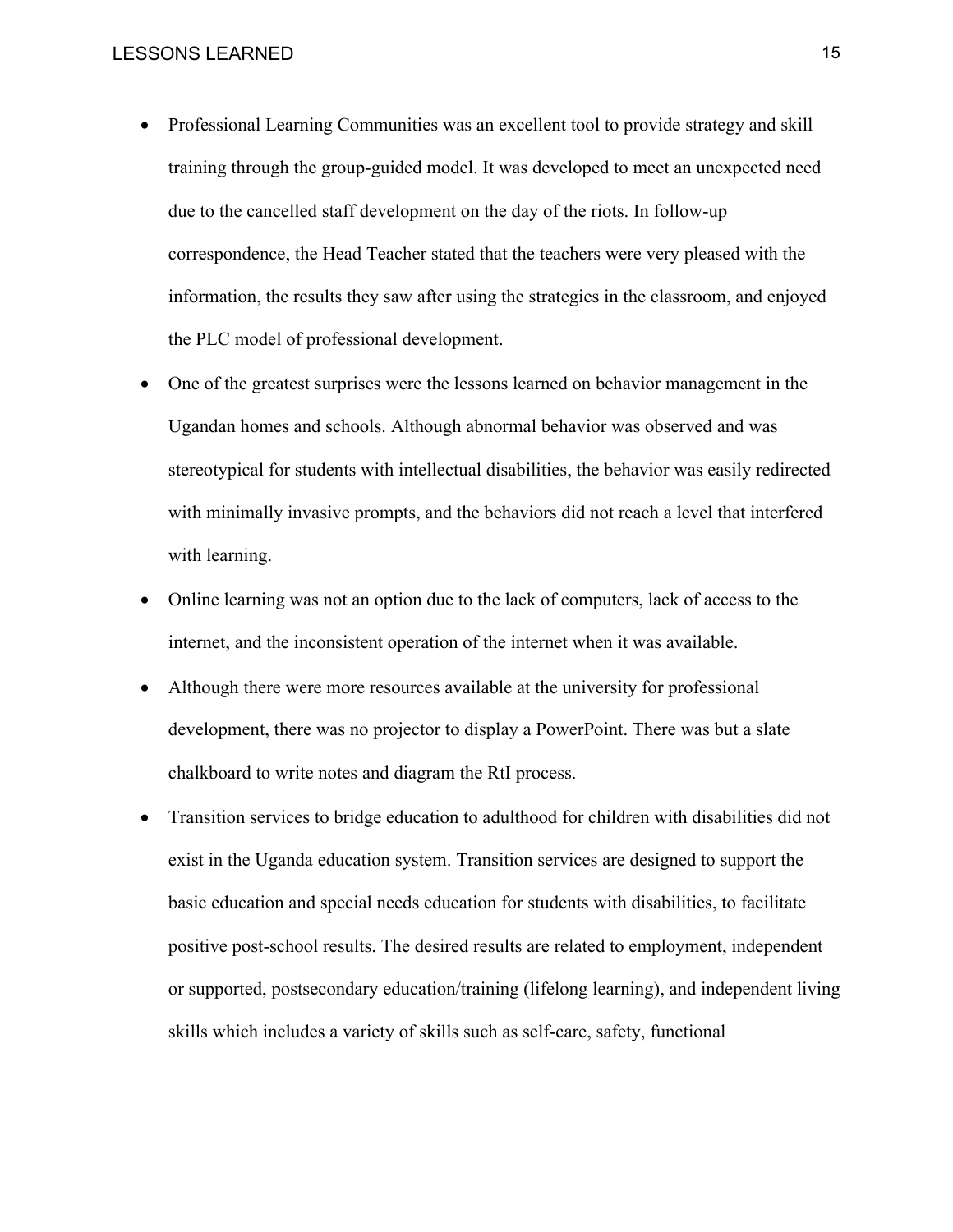communication, travel training (safe pedestrian and bicycle skills in Uganda), and domestic skills such as cooking and cleaning, etc.

- The Memorandum of Understanding process hit many roadblocks but not due to the partners in the MOU. For example, the edits and approvals had to move through many branches of the Ugandan government, then were sent to the U.S. partners, and then returned to Uganda. This took years. By the time each partner had approved the process, the Dean of the College of Education at Sam Houston State University, the Vice-President of Lynchburg College, and the missionary providing the on-the-ground planning and in-country support all retired. This meant the new partners had to be educated on the initiative, have buy-in to the process, and be willing to sign off on the agreement. Although the Peace Corp Education Coordinator for Uganda approved the involvement and support of the Peace Corp in the special needs initiative, she was not able to obtain permission from the U.S. Home Office for the Peace Corp. Another barrier was the ability of the Ugandan partners to observe inclusion practices in American schools. While the U.S. partners were able to plan a visit to the U.S. and obtain letters of support from university administrators and district superintendents, the Ugandan officials were unable to obtain travel Visas from the United States Embassy in Uganda. Emails and calls to Washington, D.C. were not helpful. Eventually, the Ugandan educators and government partners were able to obtain travel Visas to England, as members of the British Commonwealth country.
- Training within the CDs and embedded videos had to be sensitive to the available resources of the intended audience without appearing demeaning.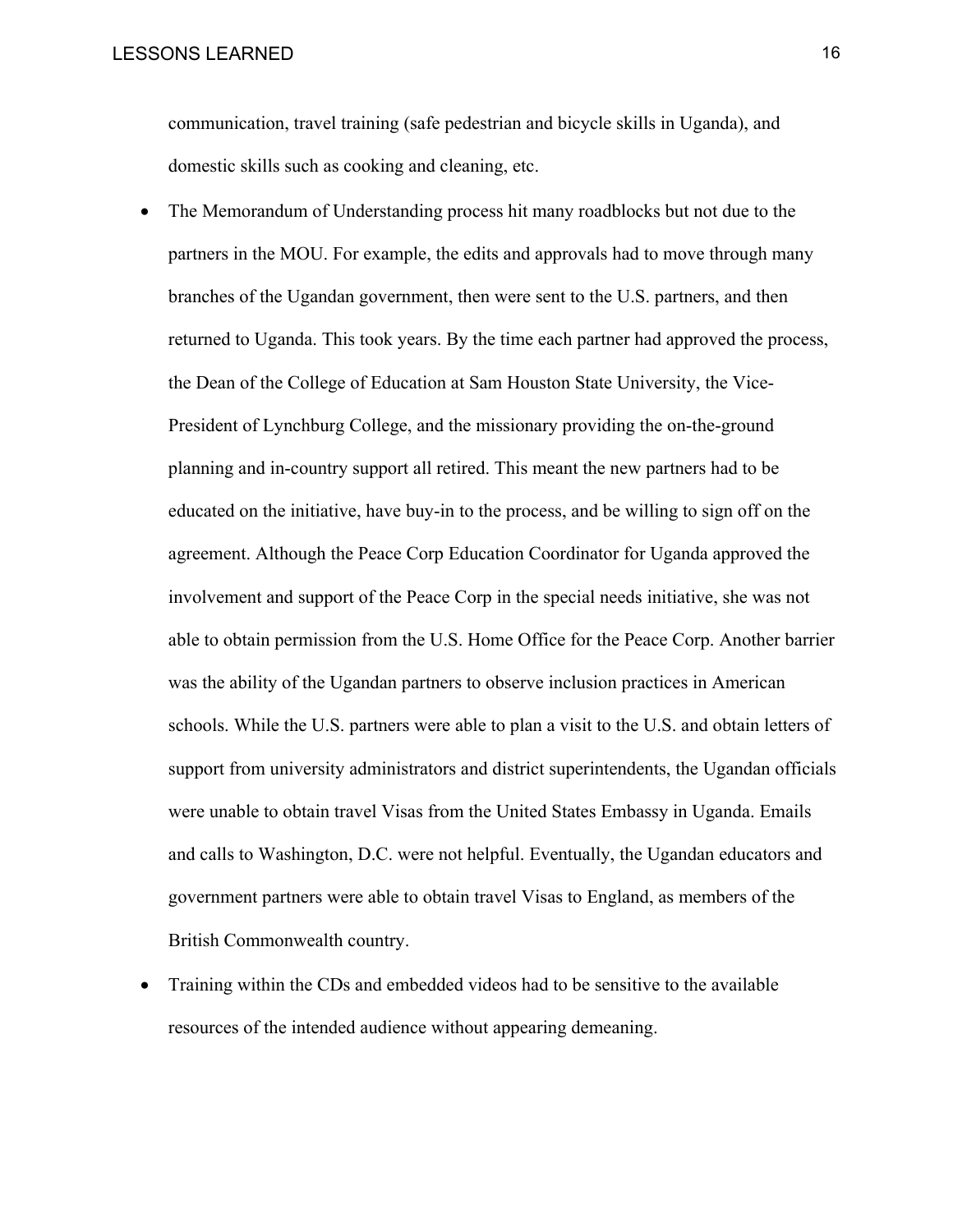• The presenter in the video attempted to demonstrate and outline how to generalize the skills on the video to a classroom of many children. The CDs were developed with one speaker instructing each skill. The embedded demonstration videos also included one trainer with one child. The script highlighted ways to use the skill in the large classroom; however, it may not have been explicit enough to convey the message well.

#### **Next Steps**

The United States partners and the UDSO Uganda Initiative Coordinator have continued to communicate in an effort to continue the initiative. The Coordinator is now a graduate student working on his Master's Degree in Special Needs at Kyambogo University in Kampala. One of the U.S. partners is working with the UDSO Coordinator as an international partner in planning his master's level research project. All of the initiative partners are searching for grants and additional funding sources to continue the professional development through on-site visits to Uganda, the continuation of the use of Professional Learning Communities, and video modeling through the use of CDs with teaching strategies for professional development. To assist the Uganda partners to begin the development and implementation of Transition Services for students with Special Needs, the Eleanor and Charles Garrett Center on Transition and Disability Studies at Sam Houston State University will develop training materials and information guides on the transition process for the students with disabilities, their parents, teachers, school administrators, and Ugandan community partners.

#### References

Byangisha, A (2007). *Inclusive education Uganda: The way for the future.* Retrieved from http://www.ibe.unesco.org/fileadmin/user/upload/Inclisive-Education/Reports/mairobi-07/uganda-inclusion-07.pdf.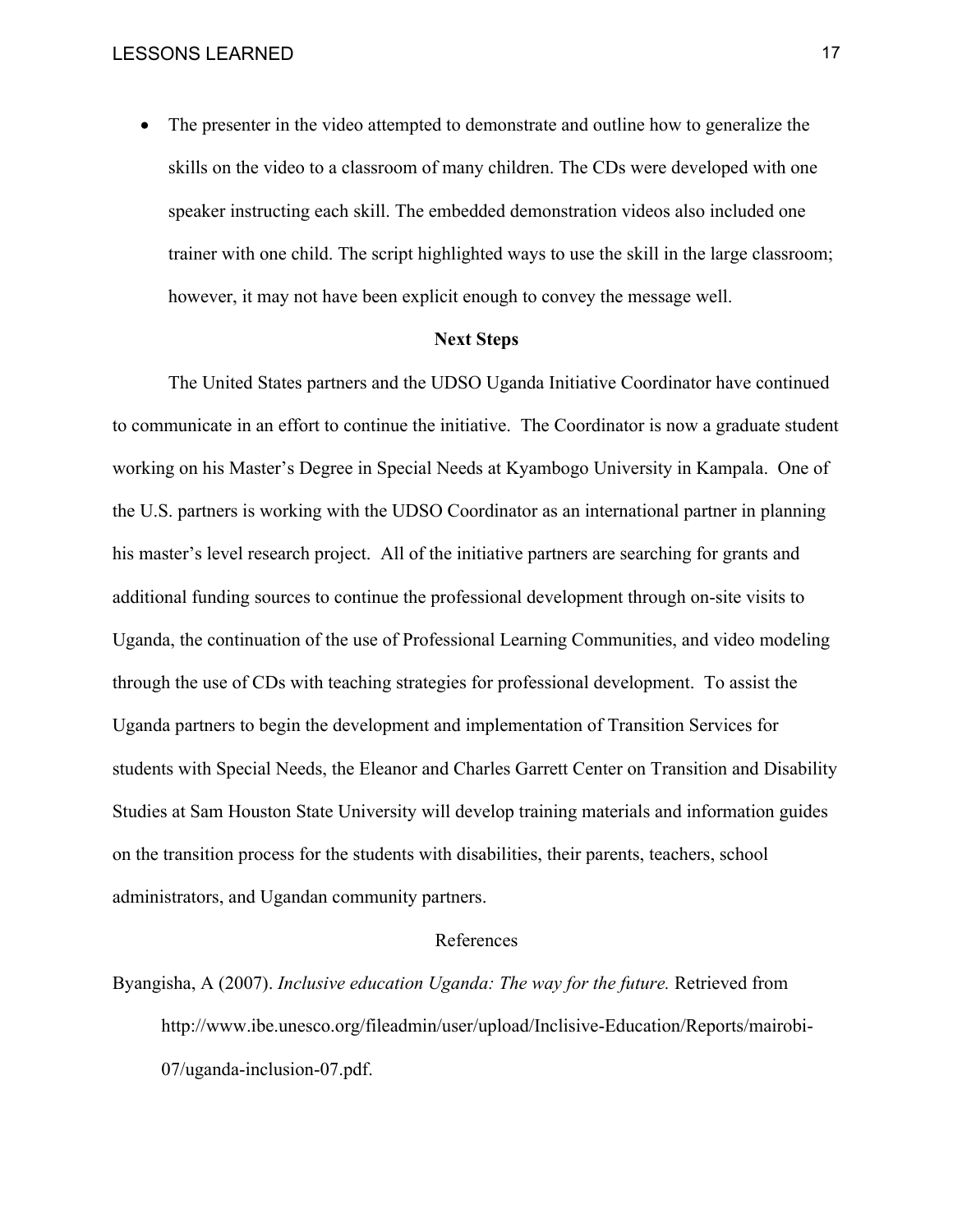- Kavuma, R. M. (2010, February 8). Explainer: The education system in Uganda*. The Guardian*. Retrieved from https://www.theguardian.com/katine/2010/feb/08/education-systemexplainer.
- Ministry of Education and Sports. (2010). *Memorandum of understanding on the international collaborative initiative to facilitate inclusive education in Uganda*. (Unpublished MOU). Ministry of Education and Sports, Kampala, Uganda.
- Ministry of Education, Science, Technology, and Sports (MESTS). (2015). *Education statistical abstract 2015.* Retrieved from

http://www.education.go.ug/files/downloads/Abstract%202015.pdf.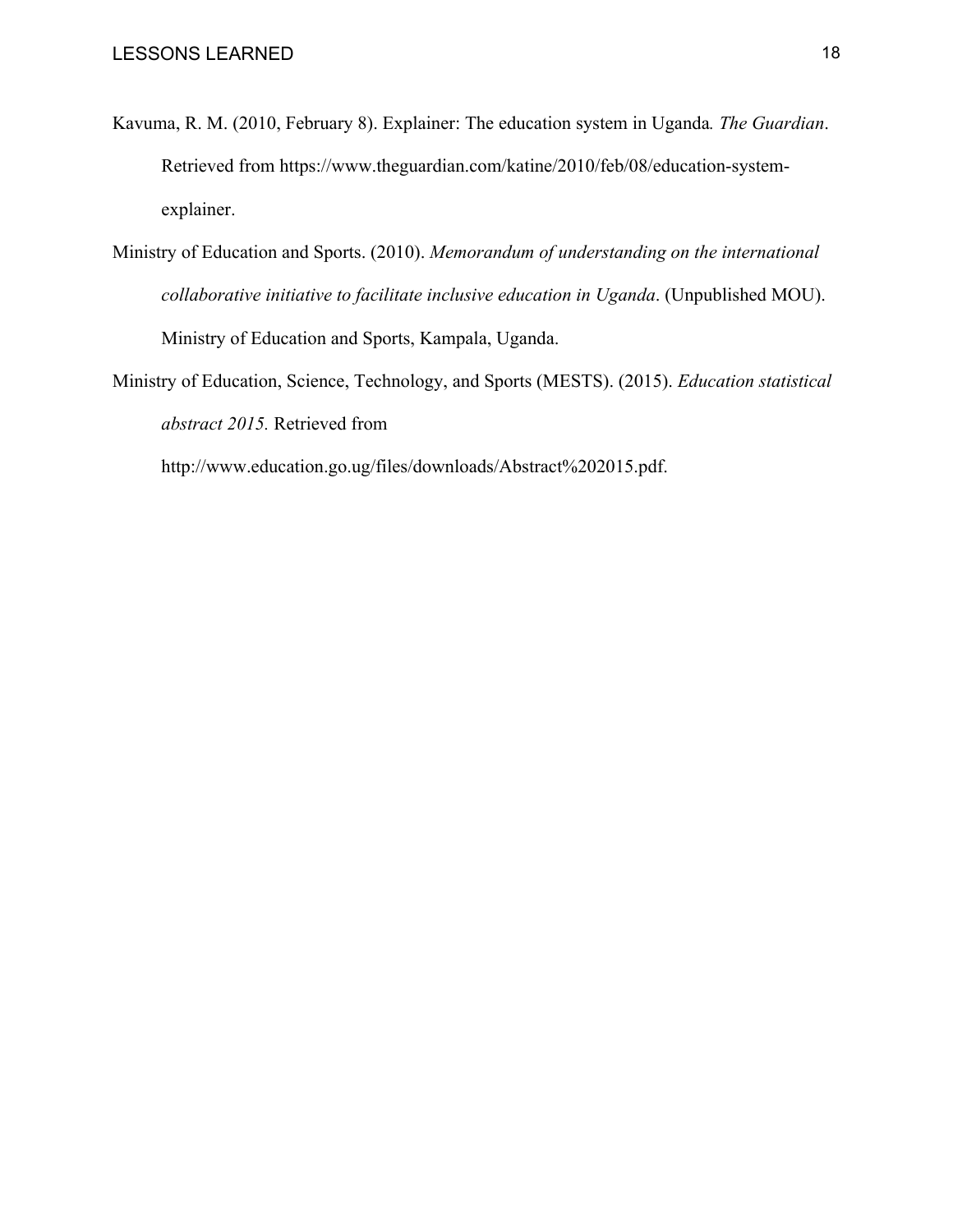# Table 1

# *Students with Special Needs Served in Ugandan Public Schools*

| <b>Sex</b> | Autism | Hearing<br>Impairment | Mentally<br>Impaired | Multiple<br>Handicaps | Physically<br>Impaired | Visually<br>Impaired | Total   |
|------------|--------|-----------------------|----------------------|-----------------------|------------------------|----------------------|---------|
| Male       | 2,654  | 21,495                | 18,873               | 1,923                 | 14,175                 | 18,832               | 77,952  |
| Female     | 2,135  | 20,769                | 16,716               | 1,602                 | 10.961                 | 17,960               | 70,143  |
| Total      | 4,789  | 42,264                | 35,589               | 3,525                 | 25,136                 | 36,792               | 148,095 |

*Note.* All data were taken from MESTS (2015).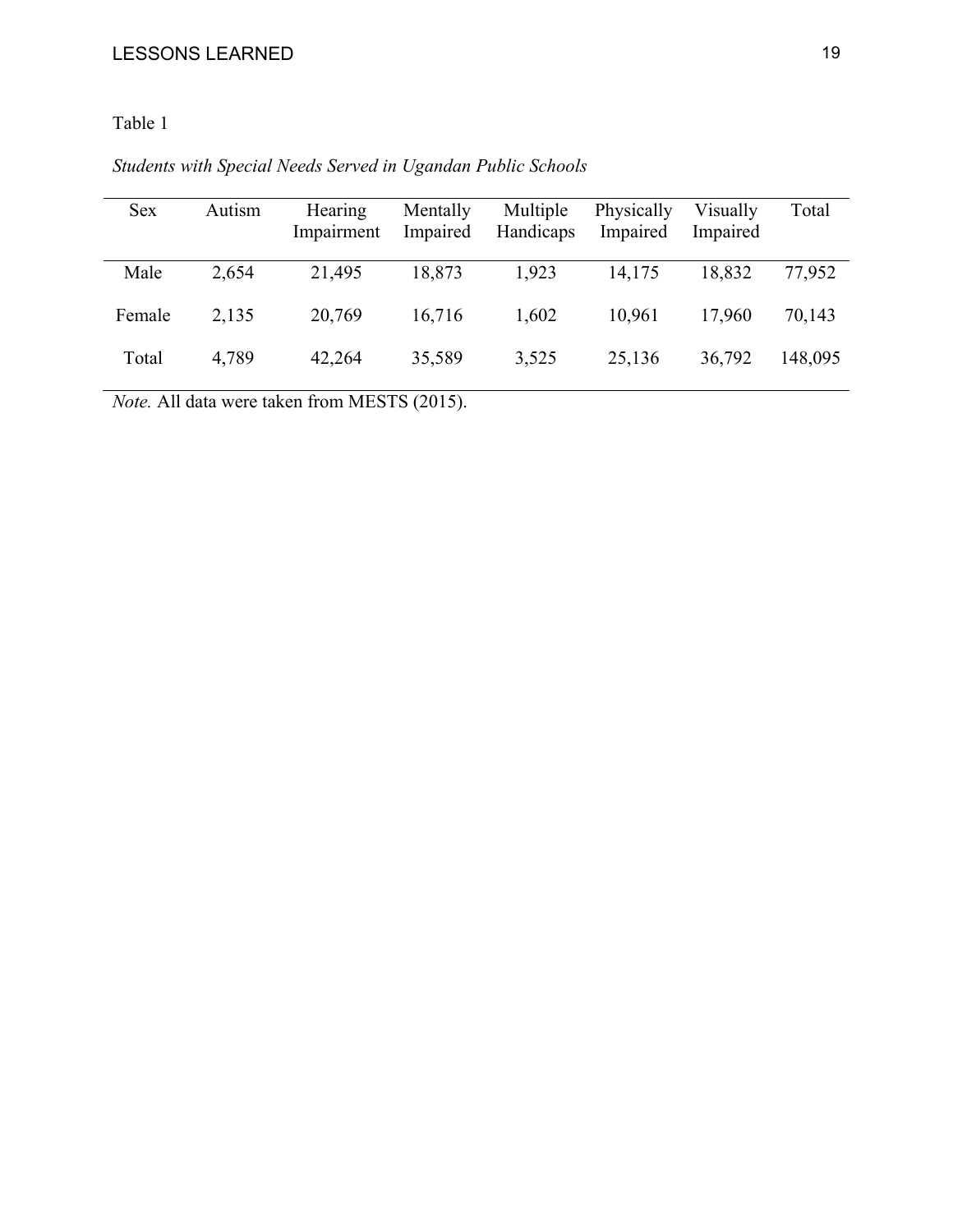# Table 2

# *Survey Questions and Response Rate*

| <b>Survey Questions</b>     | Category                         | No. of Responses |
|-----------------------------|----------------------------------|------------------|
| Question 1:                 | <b>Elementary Teachers</b>       | 124              |
| Are you trained as an       | <b>Secondary Teachers</b>        | 00               |
| elementary or secondary     | Primary Teachers College Tutors  | 00               |
| teacher?                    | Not Indicated                    | 00               |
| Question 2:                 | Kindergarten                     | 00               |
| What grade $level(s)$ do    | Primary (1st -7th)               | 124              |
| you teach? Tick all that    | Secondary (8th -13th)            | 00               |
| apply.                      | Primary Teachers College         | 19               |
|                             | <b>National Teachers College</b> | 00               |
|                             | Nursery Teachers college         | 00               |
|                             | Not Indicated                    | 00               |
| Question 3:                 | Less than 40                     | 30               |
| How many students do        | Between 40-60                    | 27               |
| you have in a class?        | Between 60-80                    | 32               |
|                             | More than 80                     | 35               |
| Question 4:                 | $2 - 4$                          | 49               |
| On average, how many        | $5 - 7$                          | 23               |
| children with special       | $8 - 10$                         | 24               |
| needs are in a classroom?   | More Than 10                     | 28               |
|                             | Not Indicated                    | 00               |
| Question 5:                 | $\mathbf{1}$                     | 35               |
| How many college            | $\overline{2}$                   | 45               |
| courses have you taken      | 3                                | 13               |
| that focus on disabilities? | More Than 3                      | 31               |
|                             | Not Indicated                    | 00               |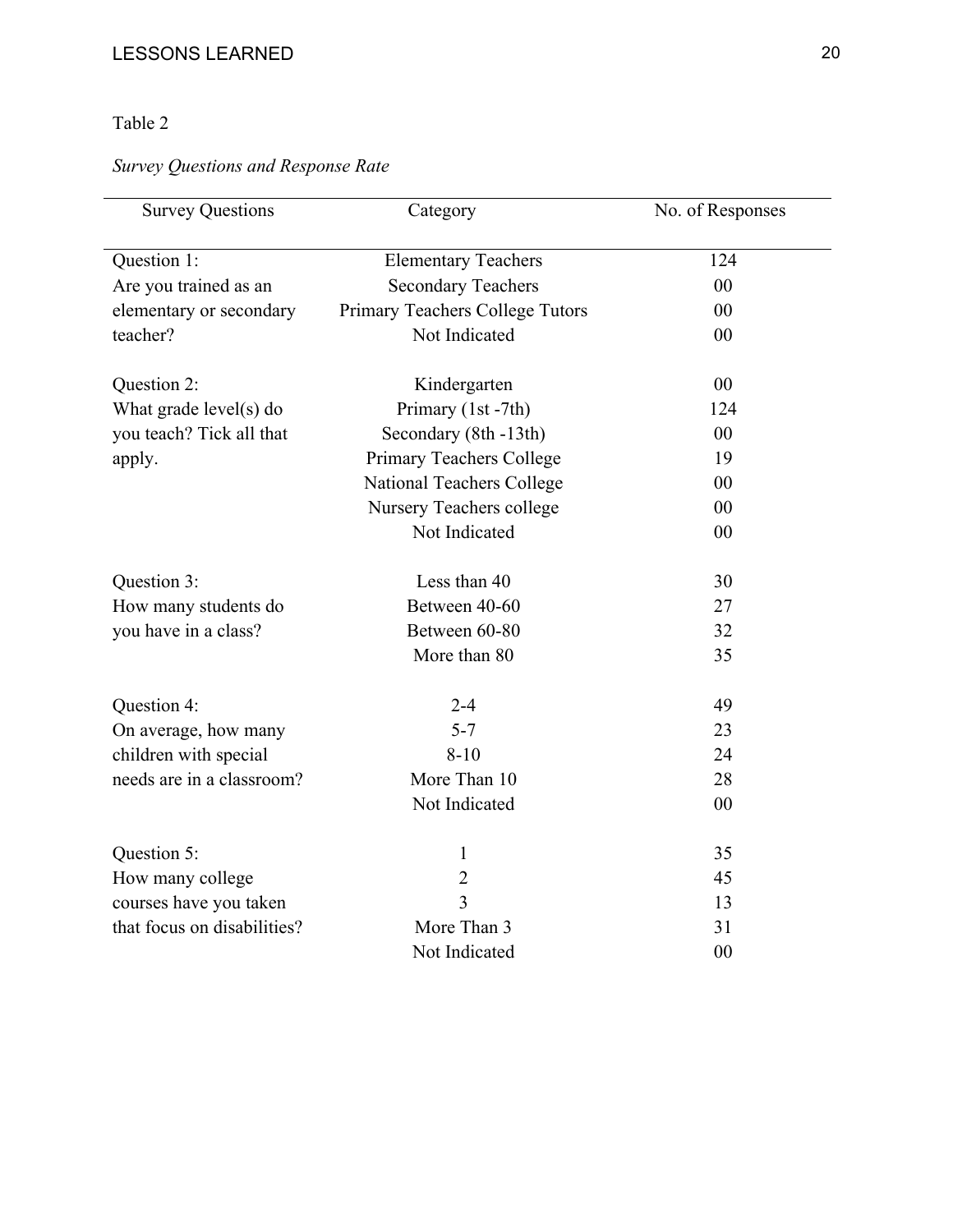| Question 6:                                                                 | Yes                        | 82     |
|-----------------------------------------------------------------------------|----------------------------|--------|
| Do special education                                                        | N <sub>o</sub>             | 42     |
| teachers and general<br>education teachers work<br>together in a classroom? | Not Indicated              | 00     |
|                                                                             |                            |        |
| Question 7:                                                                 | Excellent                  | $00\,$ |
| How would you rate the                                                      | Very Good                  | 06     |
| education system in                                                         | Good                       | 15     |
| Uganda for children with                                                    | Fair                       | 75     |
| special needs?                                                              | Poor                       | 28     |
| Question 8:                                                                 | <b>Strongly Agree</b>      | 77     |
| All children with                                                           | Agree                      | 32     |
| disabilities are entitled to                                                | Neither Agree nor Disagree | 05     |
| an appropriate education.                                                   | Disagree                   | 08     |
|                                                                             | <b>Strongly Disagree</b>   | 02     |
| Question 9:                                                                 | <b>Strongly Agree</b>      | 78     |
| The severity of a                                                           | Agree                      | 33     |
| disability affects the                                                      | Neither Agree nor Disagree | 04     |
| educational needs of a                                                      | Disagree                   | 02     |
| child.                                                                      | <b>Strongly Disagree</b>   | 04     |
| Question 10:                                                                | Yes                        | 115    |
| The severity of a                                                           | N <sub>o</sub>             | 07     |
| disability affects the                                                      | Not Indicated              | 02     |
| educational needs of a<br>child.                                            |                            |        |
| Question 11:                                                                | Strongly agree             | 84     |
| Learning materials may                                                      | Agree                      | 30     |
| need to be changed for                                                      | Neither Agree nor Disagree | 02     |
| children with disabilities.                                                 | Disagree                   | 03     |
|                                                                             | <b>Strongly Disagree</b>   | 02     |
|                                                                             | Not Indicated              | 03     |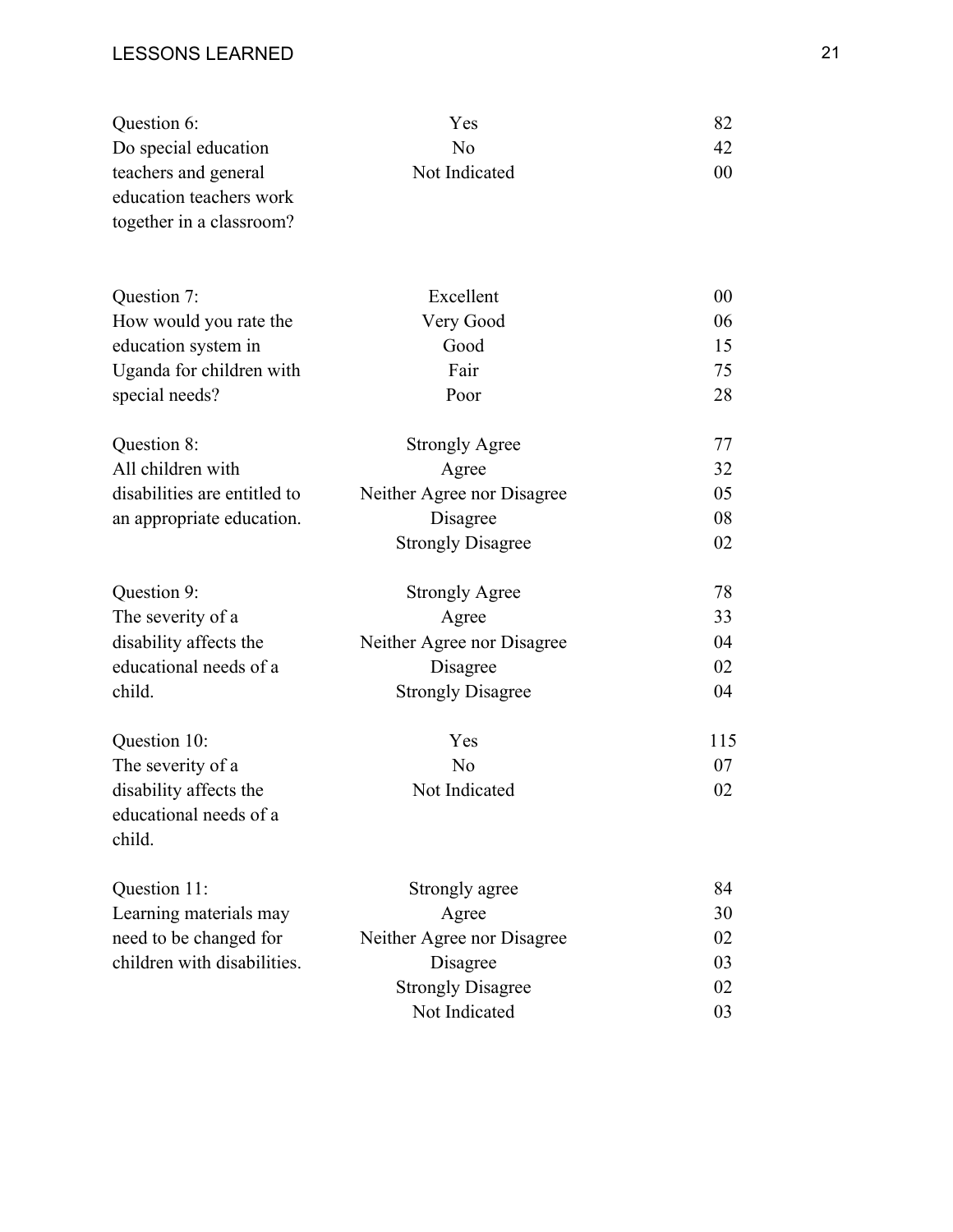| Question 12:              | Computers                            | 12  |
|---------------------------|--------------------------------------|-----|
| Which of the following    | <b>Braille Materials</b>             | 20  |
| facilities do you use     | Sign Language Manual                 | 43  |
| during the teaching       | <b>Vocational Training Materials</b> | 65  |
| /learning process? Tick   | Radio                                | 21  |
| all that apply.           | <b>Television and DVDs</b>           | 16  |
|                           | Video Cameras                        | 10  |
|                           | None of the Above                    | 24  |
| Question 13:              | Hyperactivity                        | 54  |
| Have you ever taught      | <b>Reverses Numbers and Letters</b>  | 74  |
| children who experience   | Trouble Learning to Read             | 90  |
| any of the following      | <b>Slow Learner</b>                  | 112 |
| characteristics? Tick all | <b>Mental Retardation</b>            | 66  |
| that apply                | Trouble Concentration on School      | 75  |
|                           | Work                                 | 37  |
|                           | <b>Blindness</b>                     | 57  |
|                           | Deafness                             | 63  |
|                           | <b>Emotional Disorders</b>           | 36  |
|                           | Autism                               | 97  |
|                           | <b>Physical Disabilities</b>         | 18  |
| Question 14:              | <b>Strongly Agree</b>                | 13  |
| I consider myself         | Agree                                | 40  |
| knowledgeable about       | Neither Agree nor Disagree           | 22  |
| <b>Autism Spectrum</b>    | Disagree                             | 32  |
| Disorders.                | <b>Strongly Disagree</b>             | 08  |
|                           | Not Indicated                        | 09  |
| Question 15:              | <b>Strongly Agree</b>                | 06  |
| I know how to teach       | Agree                                | 33  |
| children with Autism      | Neither Agree nor Disagree           | 21  |
| Spectrum Disorders.       | Disagree                             | 36  |
|                           | <b>Strongly Disagree</b>             | 14  |
|                           | Not Indicated                        | 08  |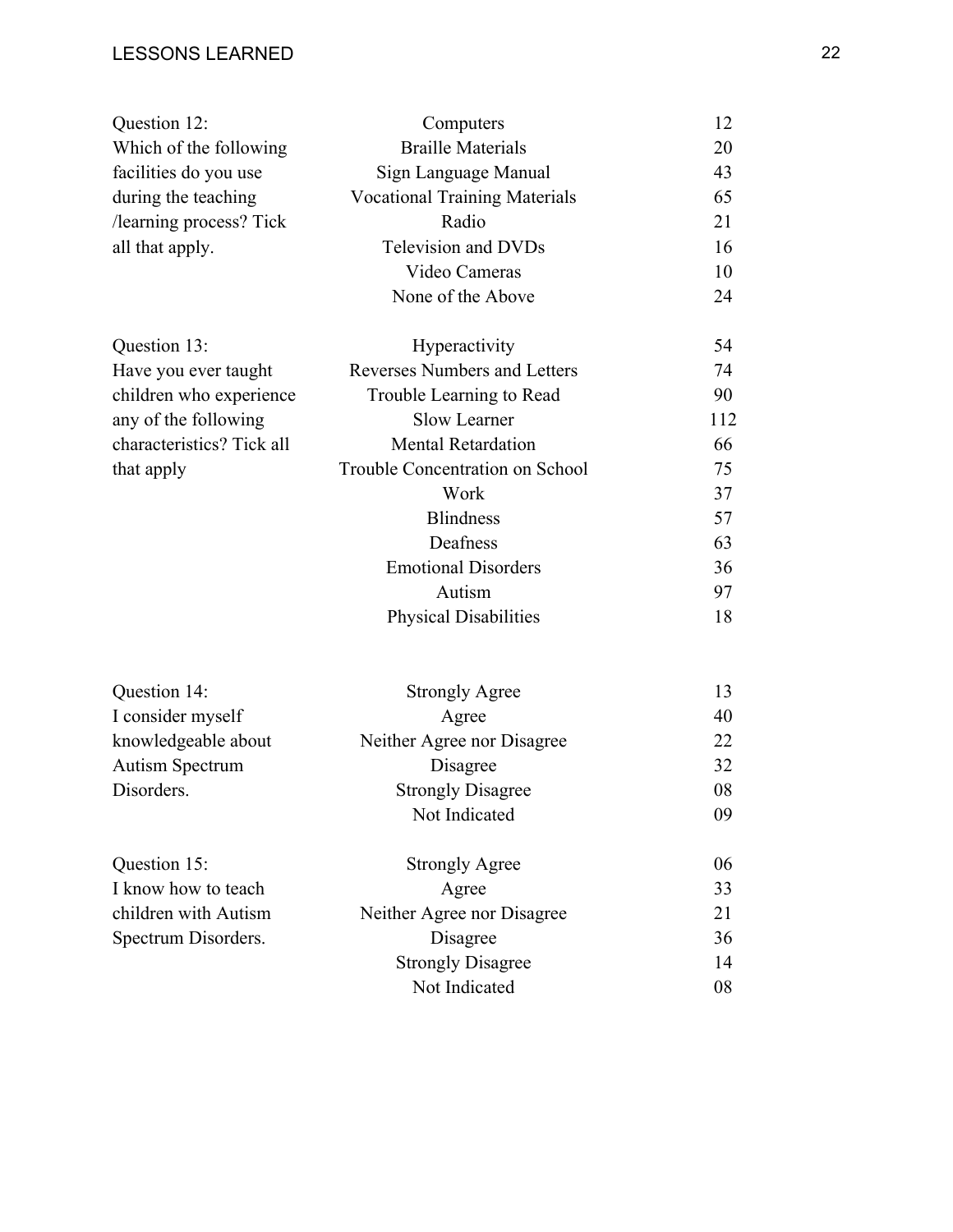| Question 16:                                            | <b>Strongly Agree</b>                                                                                                                                                                              | 37 |  |  |
|---------------------------------------------------------|----------------------------------------------------------------------------------------------------------------------------------------------------------------------------------------------------|----|--|--|
| I consider myself                                       | Agree                                                                                                                                                                                              | 76 |  |  |
| knowledgeable about                                     | Neither Agree nor Disagree                                                                                                                                                                         | 04 |  |  |
| Learning Disabilities                                   | Disagree                                                                                                                                                                                           | 06 |  |  |
|                                                         | <b>Strongly Disagree</b>                                                                                                                                                                           | 01 |  |  |
|                                                         | Not Indicated                                                                                                                                                                                      | 00 |  |  |
| Question 17:                                            | <b>Strongly Agree</b>                                                                                                                                                                              | 24 |  |  |
| I know how to teach                                     | Agree                                                                                                                                                                                              | 80 |  |  |
| children with Learning                                  | Neither Agree nor Disagree                                                                                                                                                                         | 05 |  |  |
| Disabilities.                                           | Disagree                                                                                                                                                                                           | 13 |  |  |
|                                                         | <b>Strongly Disagree</b>                                                                                                                                                                           | 00 |  |  |
|                                                         | Not Indicated                                                                                                                                                                                      | 07 |  |  |
| Question 18:                                            | Strongly agree                                                                                                                                                                                     | 18 |  |  |
| I consider myself                                       | Agree                                                                                                                                                                                              | 64 |  |  |
| knowledgeable about                                     | Neither Agree nor Disagree                                                                                                                                                                         | 16 |  |  |
| Mental Retardation.                                     | Disagree                                                                                                                                                                                           | 21 |  |  |
|                                                         | <b>Strongly Disagree</b>                                                                                                                                                                           | 02 |  |  |
|                                                         | Not Indicated                                                                                                                                                                                      | 03 |  |  |
| Question 19:                                            | <b>Strongly Agree</b>                                                                                                                                                                              | 08 |  |  |
| I know how to teach                                     | Agree                                                                                                                                                                                              | 56 |  |  |
| children with Mental                                    | Neither Agree nor Disagree                                                                                                                                                                         | 18 |  |  |
| Retardation.                                            | Disagree                                                                                                                                                                                           | 31 |  |  |
|                                                         | <b>Strongly Disagree</b>                                                                                                                                                                           | 05 |  |  |
|                                                         | Not Indicated                                                                                                                                                                                      | 06 |  |  |
| Question 20:                                            | Sign language and facts about deaf-blindness                                                                                                                                                       |    |  |  |
| Please indicate any                                     | How to teach learners with hearing impairments<br>Inclusive education especially when it comes to learners with<br>deaf-blindness<br>Human health and how children with special needs/disabilities |    |  |  |
| topics/subject related to<br>children with disabilities |                                                                                                                                                                                                    |    |  |  |
| in which you would like                                 |                                                                                                                                                                                                    |    |  |  |
| to receive additional                                   | can take care of the changes in the human body                                                                                                                                                     |    |  |  |
| training or instruction.                                | Teaching children with visual impairment in an inclusive                                                                                                                                           |    |  |  |
|                                                         | setting                                                                                                                                                                                            |    |  |  |
|                                                         | Teaching children with multisensory impairment                                                                                                                                                     |    |  |  |
|                                                         | Training children with multiple disabilities in self-help skills                                                                                                                                   |    |  |  |

- and activities of daily living
- Training in development and production of materials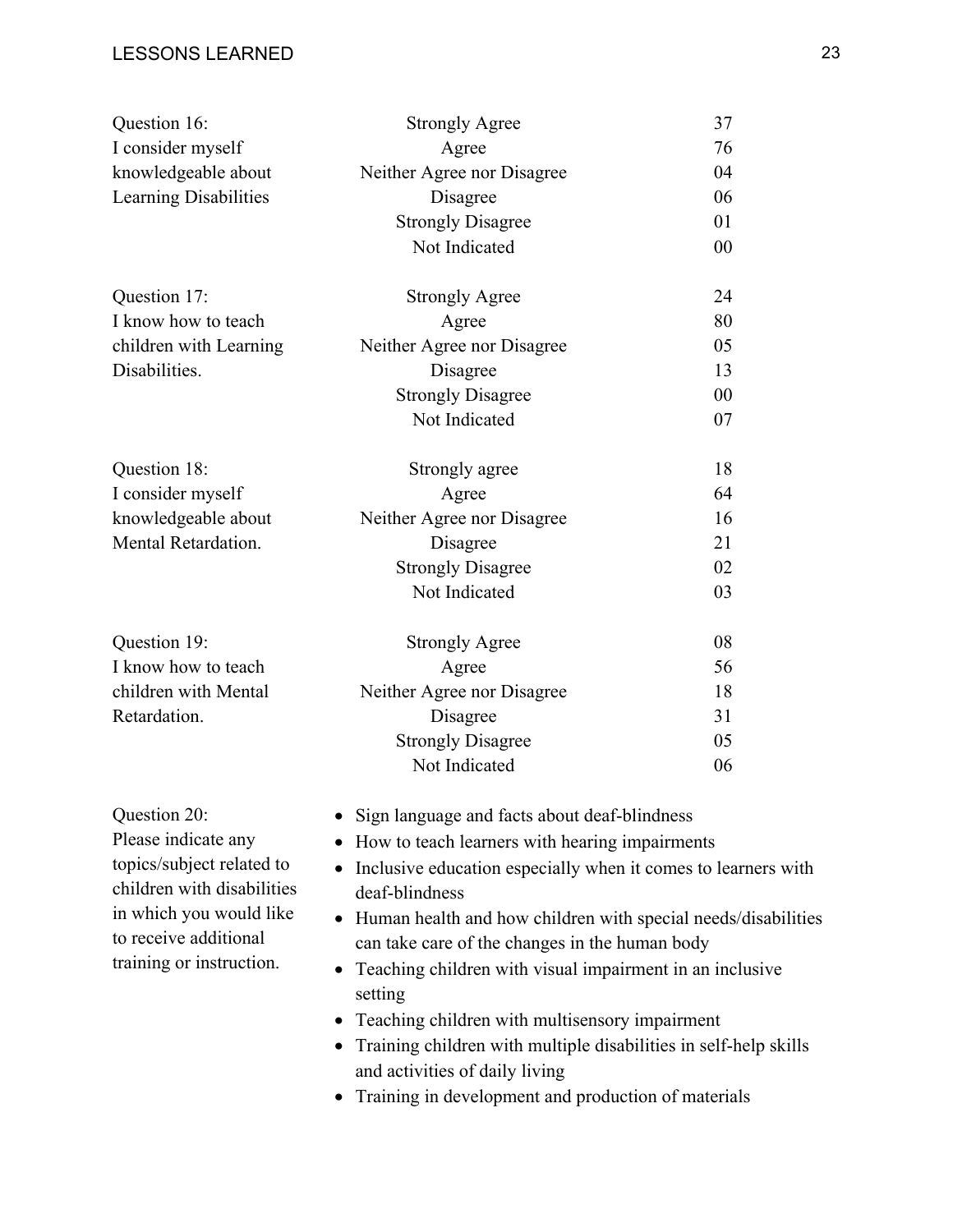necessary for teaching learners with various special needs

- Training in curriculum modification to suit the needs of all learners
- Modern teaching strategies for learners with and without special needs in the mainstream setting
- Teaching methods for learners with Mental Retardation, Autism, and Deaf-Blindness
- Training in Braille reading and writing
- Teaching language to learners with multisensory impairments
- Training in physiotherapy and psychosocial skills
- Teaching methods for teaching reading from abstract for example in religious education
- Sign language interpretation
- Teaching children with Mental Retardation in an inclusive class
- Teaching learners with Learning Difficulties
- How to identify and support learners with Emotional **Disorders**
- ICT for persons with disabilities
- Vocational skills training
- Autism spectrum and Downs syndrome i.e. signs characteristics and how to support them.
- Hands on training for mathematics Braille
- Epilepsy i.e. cause and how to support persons with epilepsy
- Use and maintenance of the Perkins Brailler
- Cerebral palsy
- Braille translation into print
- Neurology and its implications to the learner
- Teaching strategies for children with mental retardation, autism, cerebral palsy and dyslexia
- Communication skills for the Deaf blind persons
- How to involve children with severe and multiple disabilities in playing inclusively
- Instructional strategies for learners with multiple disabilities
- Educational research
- How to teach children with Deaf-blindness.
- Instructional materials provision or production. e.g. in measures, skeletal system, digestive system both in human and animals, Reproductive system etc.